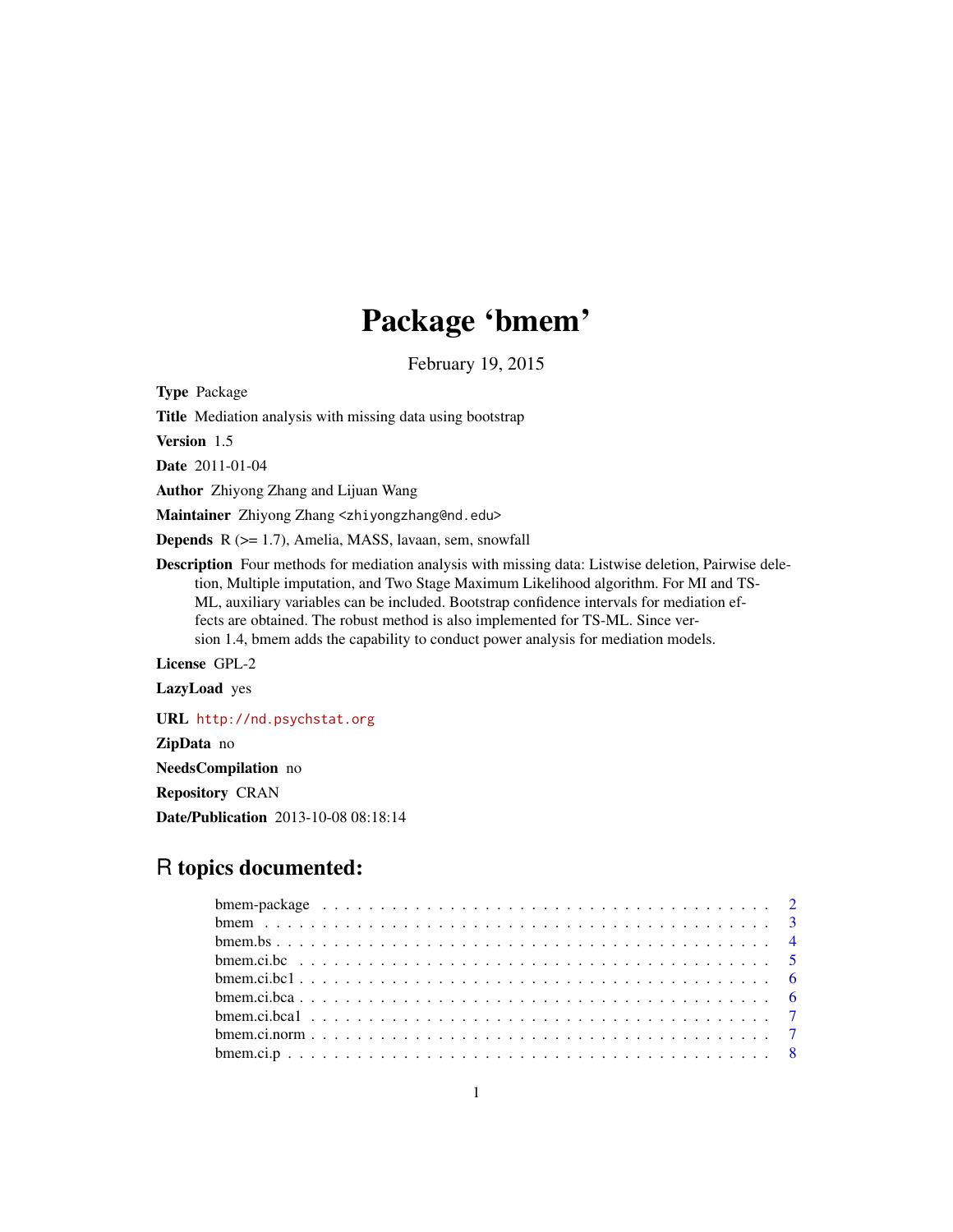<span id="page-1-0"></span>

|       |                  |  |  |  |  |  |  |  |  |  |  |  |  |  | 9  |
|-------|------------------|--|--|--|--|--|--|--|--|--|--|--|--|--|----|
|       |                  |  |  |  |  |  |  |  |  |  |  |  |  |  | 9  |
|       | bmem.em.boot     |  |  |  |  |  |  |  |  |  |  |  |  |  | 10 |
|       |                  |  |  |  |  |  |  |  |  |  |  |  |  |  | 11 |
|       |                  |  |  |  |  |  |  |  |  |  |  |  |  |  | 11 |
|       |                  |  |  |  |  |  |  |  |  |  |  |  |  |  | 12 |
|       | bmem.list        |  |  |  |  |  |  |  |  |  |  |  |  |  | 12 |
|       | bmem.list.boot   |  |  |  |  |  |  |  |  |  |  |  |  |  | 13 |
|       |                  |  |  |  |  |  |  |  |  |  |  |  |  |  | 13 |
|       |                  |  |  |  |  |  |  |  |  |  |  |  |  |  | 14 |
|       |                  |  |  |  |  |  |  |  |  |  |  |  |  |  | 14 |
|       |                  |  |  |  |  |  |  |  |  |  |  |  |  |  | 15 |
|       |                  |  |  |  |  |  |  |  |  |  |  |  |  |  | 15 |
|       |                  |  |  |  |  |  |  |  |  |  |  |  |  |  | 16 |
|       |                  |  |  |  |  |  |  |  |  |  |  |  |  |  | 16 |
|       |                  |  |  |  |  |  |  |  |  |  |  |  |  |  | 17 |
|       |                  |  |  |  |  |  |  |  |  |  |  |  |  |  | 17 |
|       |                  |  |  |  |  |  |  |  |  |  |  |  |  |  | 18 |
|       |                  |  |  |  |  |  |  |  |  |  |  |  |  |  | 18 |
|       |                  |  |  |  |  |  |  |  |  |  |  |  |  |  | 19 |
|       |                  |  |  |  |  |  |  |  |  |  |  |  |  |  | 19 |
|       |                  |  |  |  |  |  |  |  |  |  |  |  |  |  | 20 |
|       |                  |  |  |  |  |  |  |  |  |  |  |  |  |  | 20 |
|       |                  |  |  |  |  |  |  |  |  |  |  |  |  |  | 21 |
|       |                  |  |  |  |  |  |  |  |  |  |  |  |  |  | 22 |
|       |                  |  |  |  |  |  |  |  |  |  |  |  |  |  | 22 |
|       | $b$ mem. $v$ , , |  |  |  |  |  |  |  |  |  |  |  |  |  | 23 |
|       |                  |  |  |  |  |  |  |  |  |  |  |  |  |  | 23 |
|       |                  |  |  |  |  |  |  |  |  |  |  |  |  |  | 24 |
|       |                  |  |  |  |  |  |  |  |  |  |  |  |  |  | 24 |
|       |                  |  |  |  |  |  |  |  |  |  |  |  |  |  | 26 |
|       |                  |  |  |  |  |  |  |  |  |  |  |  |  |  | 28 |
|       |                  |  |  |  |  |  |  |  |  |  |  |  |  |  | 30 |
|       |                  |  |  |  |  |  |  |  |  |  |  |  |  |  | 30 |
|       |                  |  |  |  |  |  |  |  |  |  |  |  |  |  |    |
| Index |                  |  |  |  |  |  |  |  |  |  |  |  |  |  | 31 |
|       |                  |  |  |  |  |  |  |  |  |  |  |  |  |  |    |

bmem-package *Mediation analysis with missing data using bootstrap*

# Description

Four methods for mediation analysis with missing data: Listwise deletion, Pairwise deletion, Multiple imputation, and Two-stage ML. For MI and TSML, auxiliary variables can be included. Bootstrap confidence intervals for mediation effects are obtained.

# Details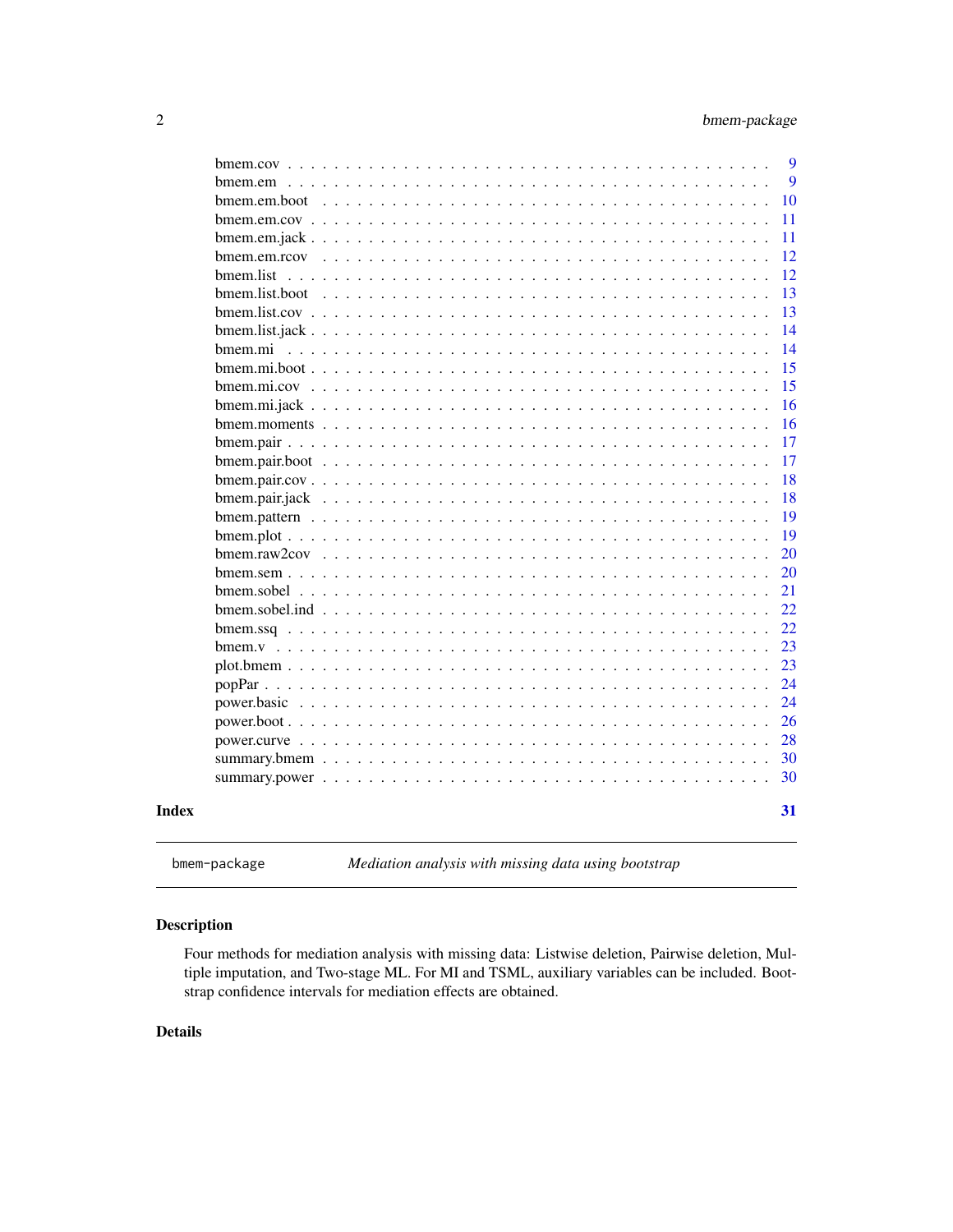#### <span id="page-2-0"></span>bmem 3

| Package:  | bmem             |
|-----------|------------------|
| Type:     | Package          |
| Version:  | 1.0              |
| Date:     | $2011 - 01 - 04$ |
| License:  | $GPL-2$          |
| LazyLoad: | yes              |

# Author(s)

Zhiyong Zhang and Lijuan Wang Maintainer: Zhiyong Zhang <zhiyongzhang@nd.edu>

# <span id="page-2-1"></span>bmem *Mediation analysis based on bootstrap*

# Description

Mediation analysis based on bootstrap

# Usage

```
bmem(x, ram, indirect, v, method='tsml', ci='bc', cl=.95,
    boot=1000, m=10, varphi=.1, st='i', robust=FALSE,
     max_it=500, moment=FALSE, ...)
```

| X            | A data set                                                                                      |
|--------------|-------------------------------------------------------------------------------------------------|
| ram          | RAM path for the mediaiton model                                                                |
| indirect     | A vector of indirect effec                                                                      |
| $\mathsf{V}$ | Indices of variables used in the mediation model. If omitted, all variables are<br>used.        |
| method       | list: listwise deletion, pair: pairwise deletion, mi: multiple imputation, em:<br>EM algorithm. |
| ci           | norm: normal approximation CI, perc: percentile CI, bc: bias-corrected CI,<br>bca: BCa          |
| cl           | Confidence level. Can be a vector.                                                              |
| boot         | Number of bootstraps                                                                            |
| m            | Number of imputations                                                                           |
| varphi       | Percent of data to be downweighted                                                              |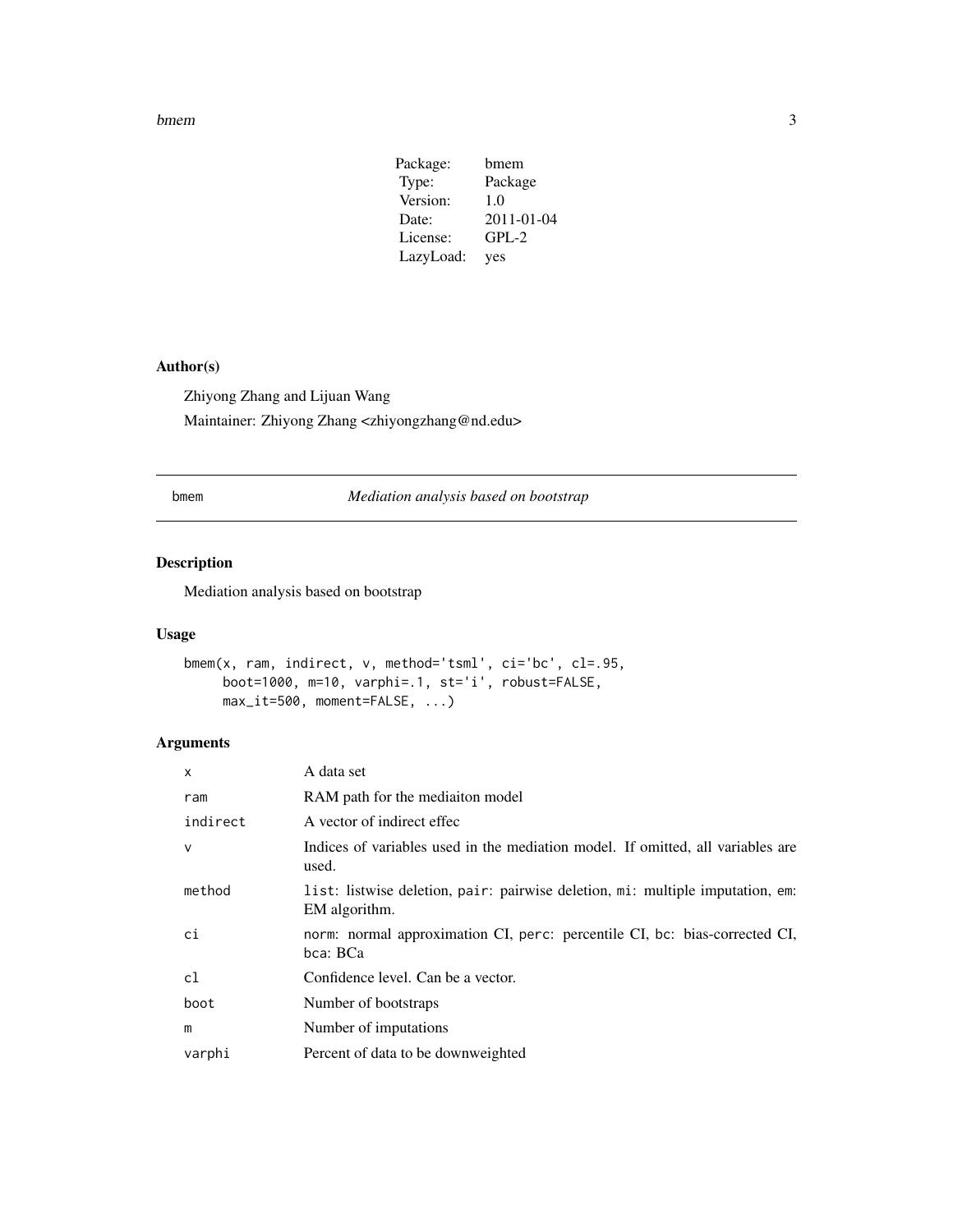#### <span id="page-3-0"></span>4 bmem.bs

| st       | Starting values                                                                                                                  |
|----------|----------------------------------------------------------------------------------------------------------------------------------|
| robust   | Robust method                                                                                                                    |
| moment   | Select mean structure or covariance analysis. moment=FALSE, covariance anal-<br>ysis. moment=TRUE, mean and covariance analysis. |
| $max_it$ | Maximum number of iterations in EM                                                                                               |
| $\cdot$  | Other options for sem function can be used.                                                                                      |

#### Details

The indirect effect can be specified using equations such as a\*b, a\*b+c, and a\*b\*c+d\*e+f. A vector of indirect effects can be used indirect=c('a\*b', 'a\*b+c').

#### Value

The on-screen output includes the parameter estimates, bootstrap standard errors, and CIs.

#### Author(s)

Zhiyong Zhang and Lijuan Wang

#### References

Zhang, Z., & Wang, L. (2013). Methods for mediation analysis with missing data. Psychometrika, 78(1), 154-184.

bmem.bs *Bootstrap but using the Bollen-Stine method*

# Description

The same as [bmem](#page-2-1) but using the Bollen-Stine method

#### Usage

bmem.bs(x, ram, indirect, v, ci='bc', cl=.95, boot=1000, max\_it=500, ...)

| X.       | A data set                                                                               |
|----------|------------------------------------------------------------------------------------------|
| ram      | RAM path for the mediaiton model                                                         |
| indirect | A vector of indirect effec                                                               |
| v        | Indices of variables used in the mediation model. If omitted, all variables are<br>used. |
| сi       | norm: normal approximation CI, perc: percentile CI, bc: bias-corrected CI,<br>bca: BCa   |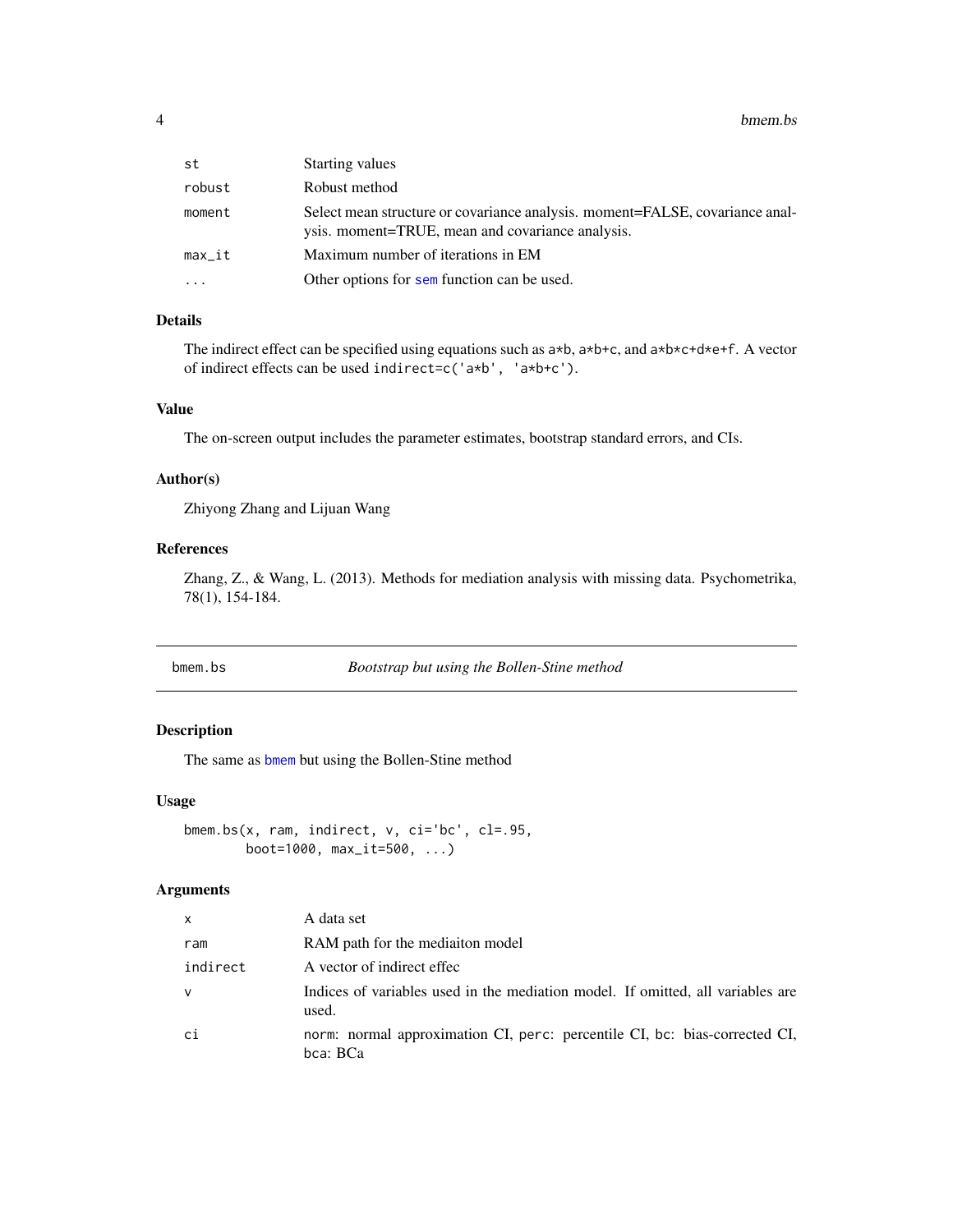#### <span id="page-4-0"></span>bmem.ci.bc 5

| cl     | Confidence level. Can be a vector.          |
|--------|---------------------------------------------|
| boot   | Number of bootstraps                        |
| max it | Maximum number of iterations in EM          |
|        | Other options for sem function can be used. |

# Value

The on-screen output includes the parameter estimates, bootstrap standard errors, and CIs.

#### Author(s)

Zhiyong Zhang and Lijuan Wang

#### References

Zhang, Z. & Wang, L. (2011) Four methods for mediation analysis with missing data. Zhang, Z. (2011) Robust mediation analysis with missing data and auxiliary variables.

#### See Also

[bmem](#page-2-1), [bmem.sobel](#page-20-1), [bmem.plot](#page-18-1)

<span id="page-4-1"></span>bmem.ci.bc *Bias-corrected confidence intervals*

#### Description

Bias-corrected confidence intervals

#### Usage

bmem.ci.bc(par.boot, par0, cl=.95)

#### Arguments

| par.boot | A bootstrap object.             |
|----------|---------------------------------|
| par0     | Original estimate               |
| c1       | Confidence level. Default 0.95. |

#### Value

BC confidence intervals. The output includes - estimates, bootstrap standard errors, and confidence intervals.

#### Author(s)

Zhiyong Zhang and Lijuan Wang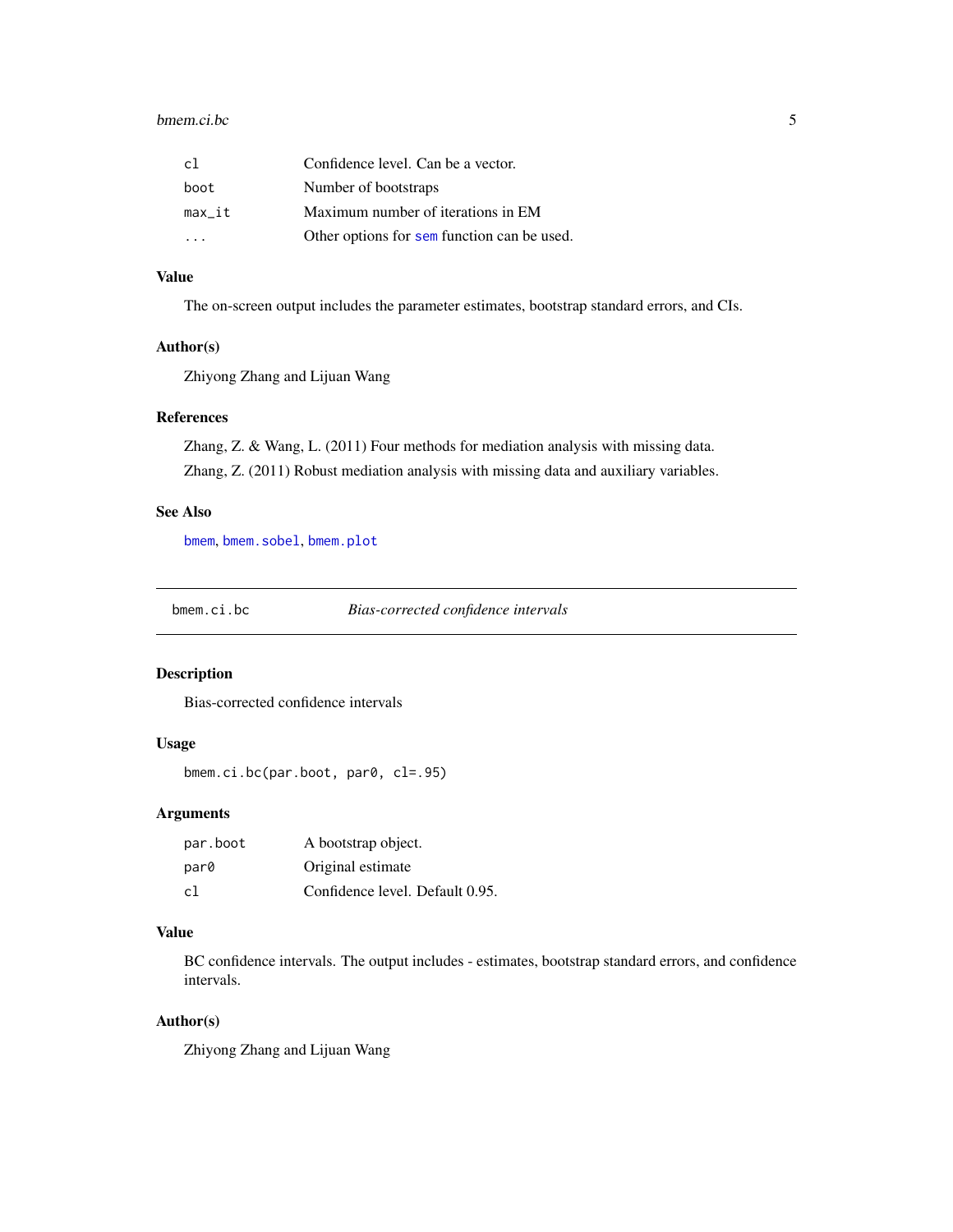# <span id="page-5-0"></span>See Also

[bmem.ci.norm](#page-6-1), [bmem.ci.p](#page-7-1), [bmem.ci.bca](#page-5-1)

bmem.ci.bc1 *Bias-corrected confidence intervals (for a single variable)*

#### Description

Bias-corrected confidence intervals (for a single variable)

#### Usage

bmem.ci.bc1( $x$ ,  $b$ ,  $c1 = 0.95$ )

#### Arguments

| X  | A vector from a bootstrap output.           |
|----|---------------------------------------------|
| b  | Parameter estimate from the original sample |
| c1 | Confidence level. Default 0.95.             |

#### Author(s)

Zhiyong Zhang and Lijuan Wang

# See Also

[bmem.ci.norm](#page-6-1), [bmem.ci.p](#page-7-1), [bmem.ci.bca](#page-5-1)

<span id="page-5-1"></span>bmem.ci.bca *Bias-corrected and accelerated confidence intervals*

# Description

Bias-corrected and accelerated confidence intervals

#### Usage

```
bmem.ci.bca(par.boot, par0, jack, cl = 0.95)
```

| par.boot | A bootstrap object.             |
|----------|---------------------------------|
| par0     | Original estimate               |
| jack     | A Jackknife object.             |
| cl       | Confidence level. Default 0.95. |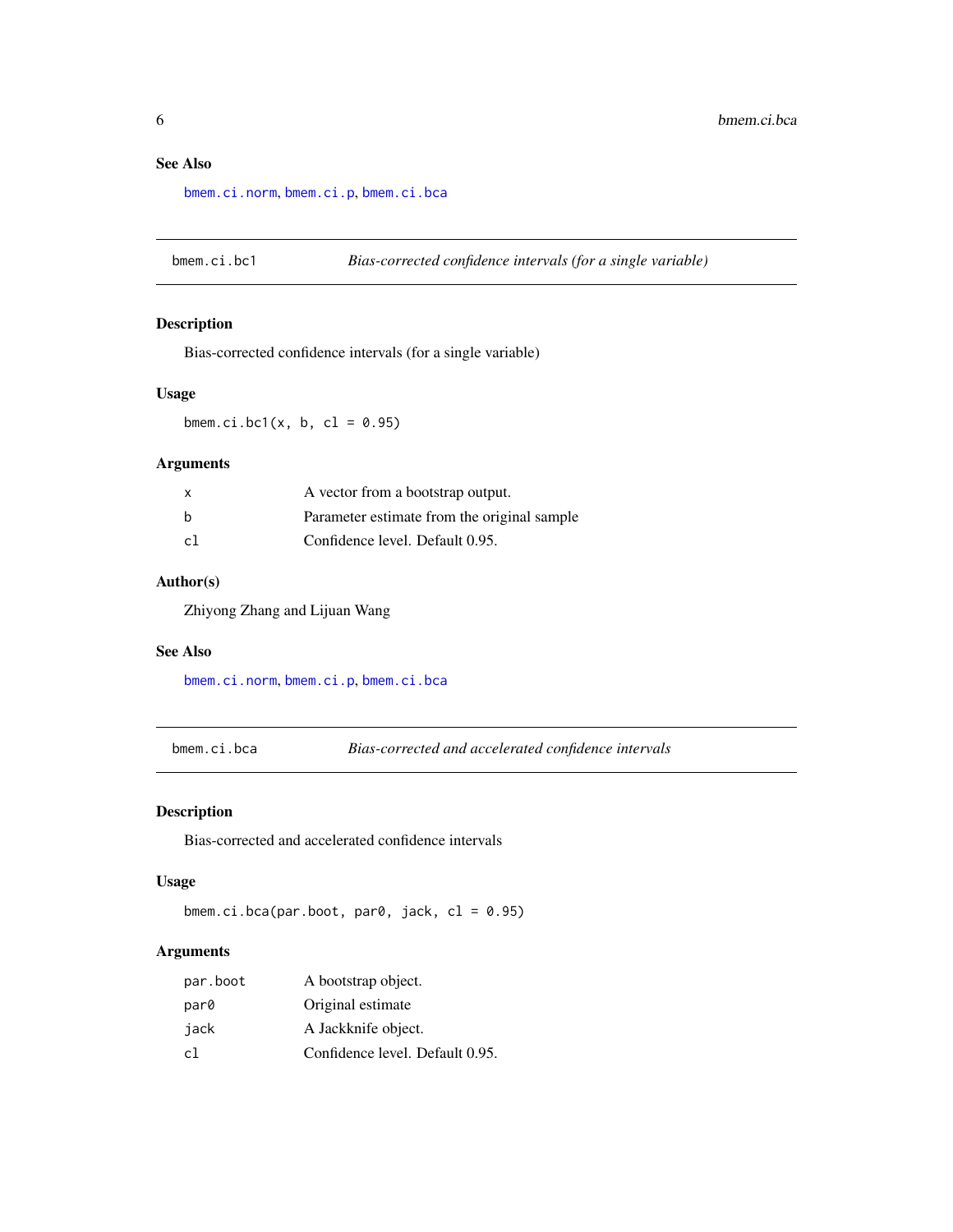# <span id="page-6-0"></span>bmem.ci.bca1 7

# Value

BCa confidence intervals. The output includes - estimates, bootstrap standard errors, and confidence intervals.

# Author(s)

Zhiyong Zhang and Lijuan Wang

#### See Also

[bmem.ci.norm](#page-6-1), [bmem.ci.p](#page-7-1), [bmem.ci.bc](#page-4-1), [bmem.list.jack](#page-13-1), [bmem.pair.jack](#page-17-1), [bmem.mi.jack](#page-15-1), [bmem.em.jack](#page-10-1),

bmem.ci.bca1 *BCa for a single variable*

# Description

BCa for a single variable

# Usage

bmem.ci.bca1(x, b, jack,  $cl = 0.95$ )

# Arguments

| x    | A vector from a bootstrap output.           |
|------|---------------------------------------------|
| h    | Parameter estimate from the original sample |
| iack | A vector from a Jackknife analysis          |
| c1   | Confidence level. Default 0.95.             |

<span id="page-6-1"></span>bmem.ci.norm *Confidence interval based on normal approximation*

# Description

Confidence interval based on normal approximation

#### Usage

bmem.ci.norm(par.boot, par0,  $cl = 0.95$ )

| par.boot | A bootstrap object.             |
|----------|---------------------------------|
| par0     | Original estimate               |
| c1       | Confidence level. Default 0.95. |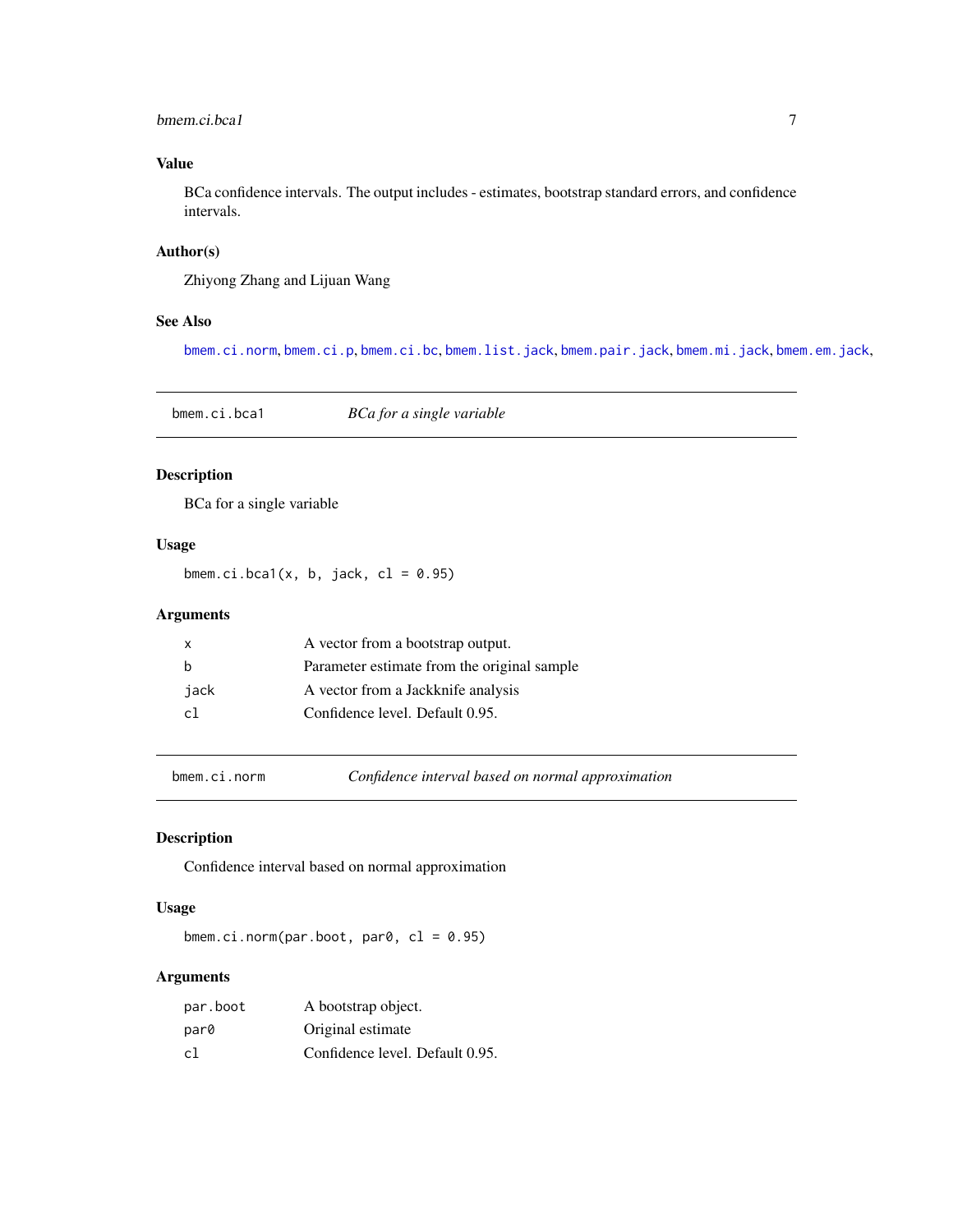# <span id="page-7-0"></span>Value

Normal confidence intervals. The output includes - estimates, bootstrap standard errors, and confidence intervals.

#### Author(s)

Zhiyong Zhang and Lijuan Wang

#### See Also

[bmem.ci.bca](#page-5-1), [bmem.ci.p](#page-7-1), [bmem.ci.bc](#page-4-1)

<span id="page-7-1"></span>bmem.ci.p *Percentile confidence interval*

# Description

Percentile confidence interval

# Usage

bmem.ci.p(par.boot, par0,  $cl = 0.95$ )

# Arguments

| par.boot | A bootstrap object.             |
|----------|---------------------------------|
| par0     | Original estimate               |
| cl       | Confidence level. Default 0.95. |

#### Value

Percentile confidence intervals. The output includes - estimates, bootstrap standard errors, and confidence intervals.

# Author(s)

Zhiyong Zhang and Lijuan Wang

#### See Also

[bmem.ci.bca](#page-5-1), [bmem.ci.norm](#page-6-1), [bmem.ci.bc](#page-4-1)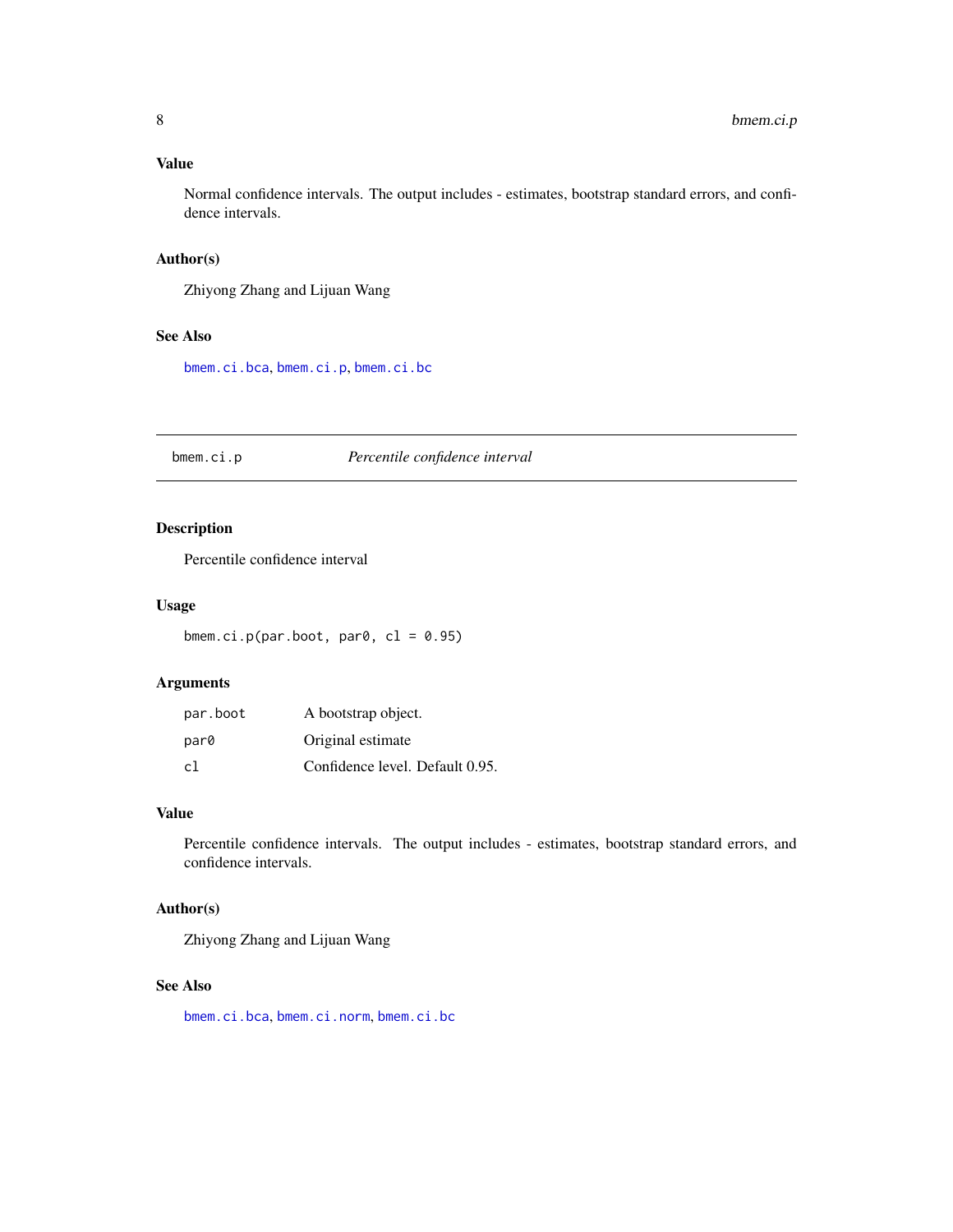<span id="page-8-0"></span>

Can be used to simulated data for an SEM model.

# Usage

```
bmem.cov(ram,obs.variables,moment=FALSE, debug=FALSE)
```
# Arguments

| ram    | An ram model                                   |
|--------|------------------------------------------------|
|        | obs. variables Names of the observed variables |
| moment | Whether to use the mean structure              |
| debug  | debug mode                                     |

bmem.em *Estimate a mediation model based on EM covariance matrix*

# Description

Estimate a mediation model based on EM covariance matrix

#### Usage

bmem.em(x, ram, indirect, v, robust = FALSE, varphi =  $0.1$ , st= "i", moment = FALSE,  $max_i = 500, ...$ 

| $\mathsf{x}$ | A data set                                                                                                                       |
|--------------|----------------------------------------------------------------------------------------------------------------------------------|
| ram          | RAM path for the mediaiton model                                                                                                 |
| indirect     | A vector of indirect effec                                                                                                       |
| $\mathsf{v}$ | Indices of variables used in the mediation model. If omitted, all variables are<br>used.                                         |
| robust       | Roubst method                                                                                                                    |
| varphi       | Percent of data to be downweighted                                                                                               |
| st           | <b>Starting values</b>                                                                                                           |
| moment       | Select mean structure or covariance analysis. moment=FALSE, covariance anal-<br>ysis. moment=TRUE, mean and covariance analysis. |
| $max_it$     | Maximum number of iterations in EM                                                                                               |
| $\ddotsc$    | Other options for sem function can be used.                                                                                      |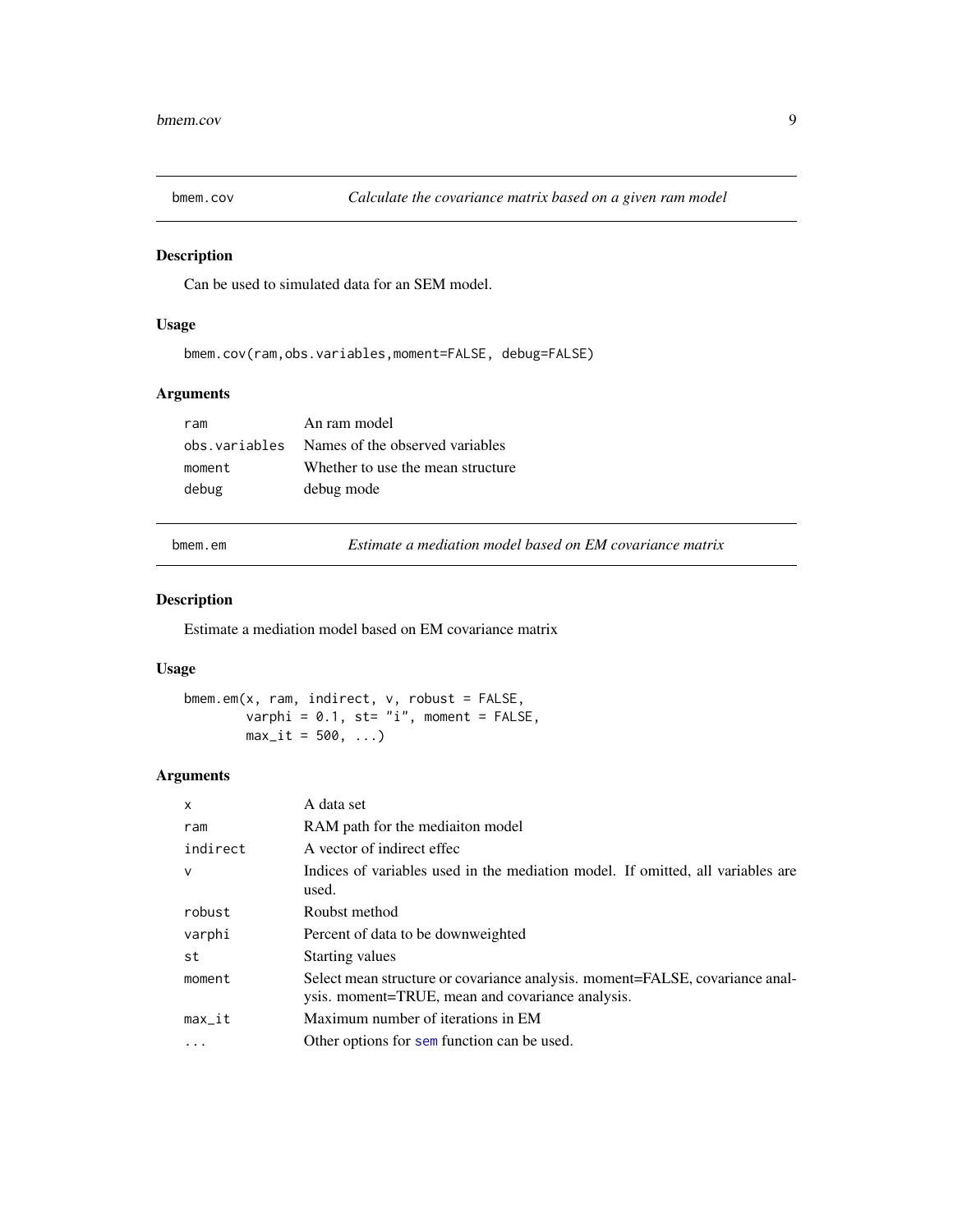<span id="page-9-0"></span>

Bootstrap for EM

# Usage

```
bmem.em.boot(x, ram, indirect, v, robust = FALSE,
            varphi = 0.1, st= "i", boot = 1000,
            moment = FALSE, max_it = 500, ...
```
# Arguments

| $\mathsf{x}$ | A data set                                                                                                                       |
|--------------|----------------------------------------------------------------------------------------------------------------------------------|
| ram          | RAM path for the mediaiton model                                                                                                 |
| indirect     | A vector of indirect effec                                                                                                       |
| $\mathsf{v}$ | Indices of variables used in the mediation model. If omitted, all variables are<br>used.                                         |
| robust       | Roubst method                                                                                                                    |
| varphi       | Percent of data to be downweighted                                                                                               |
| st           | <b>Starting values</b>                                                                                                           |
| boot         | Number of bootstraps. Default is 1000.                                                                                           |
| moment       | Select mean structure or covariance analysis. moment=FALSE, covariance anal-<br>ysis. moment=TRUE, mean and covariance analysis. |
| $max_i$      | Maximum number of iterations in EM                                                                                               |
| $\cdots$     | Other options for sem function can be used.                                                                                      |

# Details

The indirect effect can be specified using equations such as a\*b, a\*b+c, and a\*b\*c+d\*e+f. A vector of indirect effects can be used indirect=c('a\*b', 'a\*b+c').

#### Value

| par.boot | Parameter estimates from bootstrap samples   |
|----------|----------------------------------------------|
| par0     | Parameter estimates from the orignal samples |

# Author(s)

Zhiyong Zhang and Lijuan Wang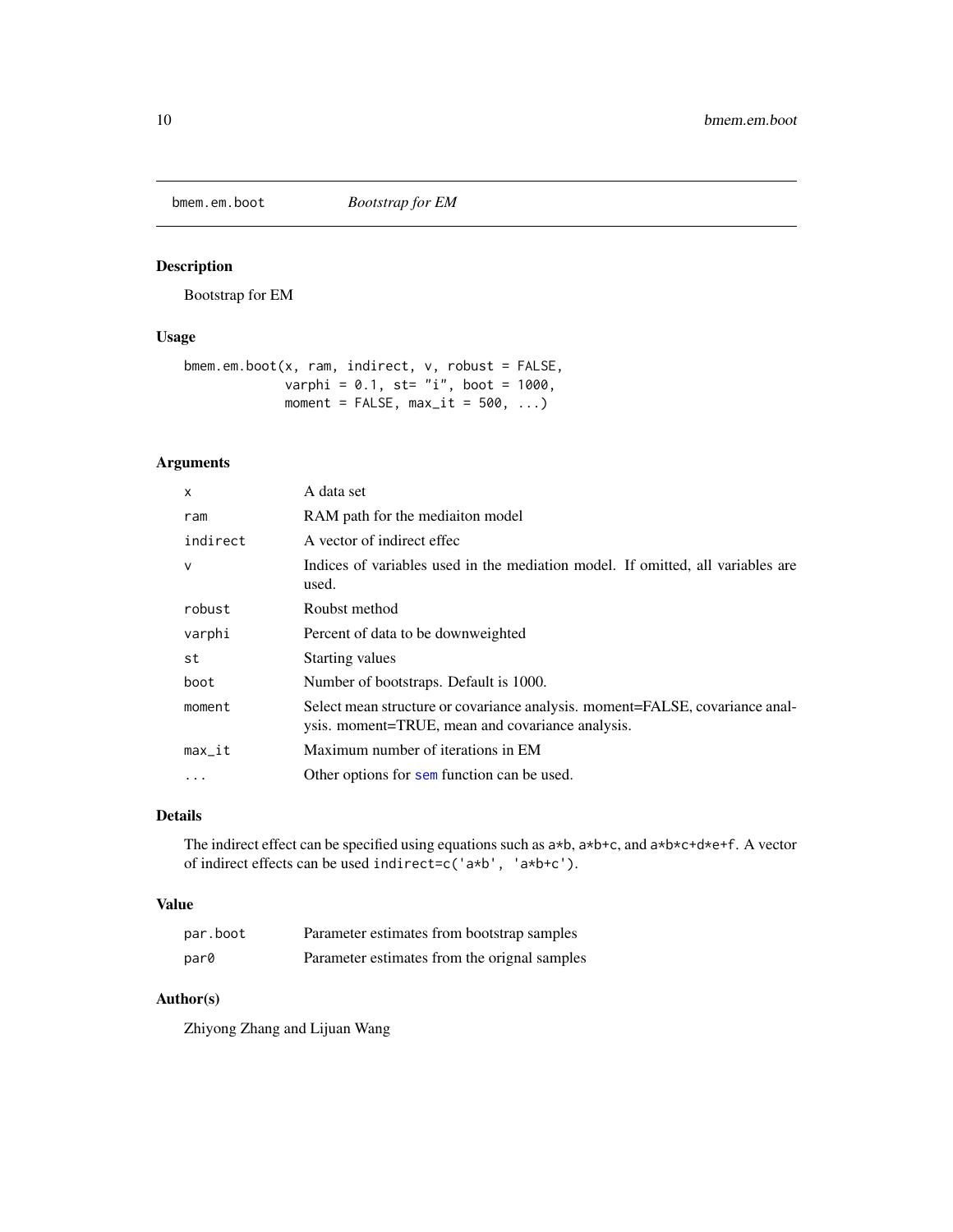<span id="page-10-2"></span><span id="page-10-0"></span>

Covariance matrix from EM

# Usage

```
bmem.em.cov(xmis, moment = FALSE, max_it = 500)
```
# Arguments

| xmis   | An object from output of bmem.pattern. |
|--------|----------------------------------------|
| moment | Whether estimating mean                |
| max it | Maximum number of iterations           |

<span id="page-10-1"></span>

bmem.em.jack *Jackknife estimate using EM*

# Description

Jackknife estimate using EM

#### Usage

```
bmem.em.jack(x, ram, indirect, v, robust = FALSE,
            varphi = 0.1, st= "i", moment = FALSE,
            max_i t = 500, ...
```

| $\mathsf{x}$ | A data set                                                                                                                       |
|--------------|----------------------------------------------------------------------------------------------------------------------------------|
| ram          | RAM path for the mediaiton model                                                                                                 |
| indirect     | A vector of indirect effec                                                                                                       |
| $\vee$       | Indices of variables used in the mediation model. If omitted, all variables are<br>used.                                         |
| robust       | Roubst method                                                                                                                    |
| varphi       | Percent of data to be downweighted                                                                                               |
| st           | <b>Starting values</b>                                                                                                           |
| moment       | Select mean structure or covariance analysis. moment=FALSE, covariance anal-<br>ysis. moment=TRUE, mean and covariance analysis. |
| $max_i$      | Maximum number of iterations in EM                                                                                               |
| $\cdots$     | Other options for sem function can be used.                                                                                      |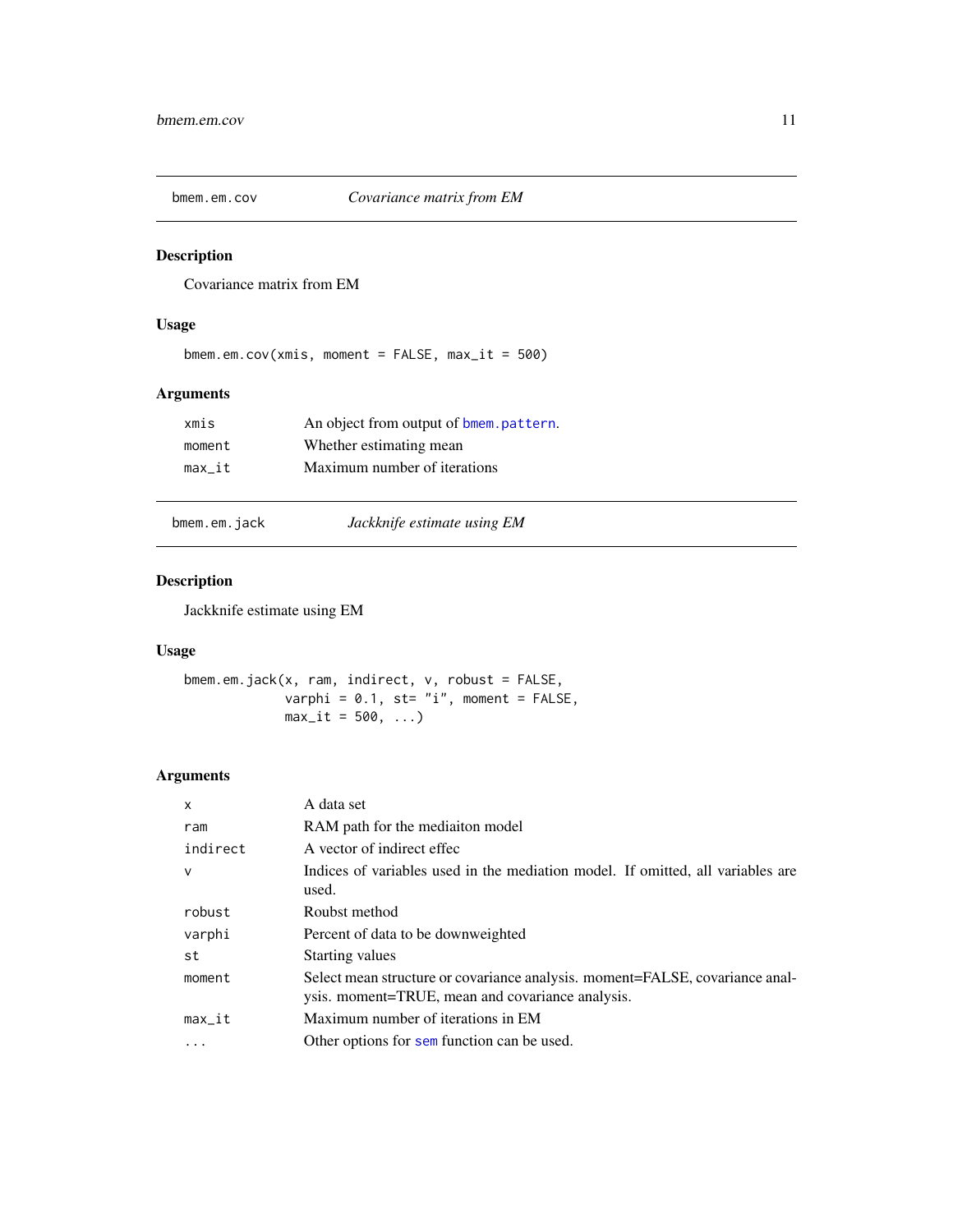<span id="page-11-0"></span>

Estimation of robust covariance matrix

# Usage

```
bmem.em.rcov(xmis, varphi=.1, moment=FALSE, max_it=1000, st='i')
```
# Arguments

| xmis     | Missing data pattern               |
|----------|------------------------------------|
| varphi   | Percent of data to be downweighted |
| moment   | Moment analysis if TRUE            |
| $max_it$ | Maximum number of iteration        |
| st       | <b>Starting values</b>             |

#### Value

An interval function to calculate the robust covaraince matrix

#### Author(s)

Zhiyong Zhang and Lijuan Wang

| bmem.list<br>Estimate a mediaiton model based on listwise deletion |
|--------------------------------------------------------------------|
|--------------------------------------------------------------------|

# Description

Estimate a mediaiton model based on listwise deletion

# Usage

```
bmem.list(x, ram, indirect, moment = FALSE, ...)
```

| $\mathsf{x}$ | A data set                                                                                                                       |
|--------------|----------------------------------------------------------------------------------------------------------------------------------|
| ram          | RAM path for the mediation model                                                                                                 |
| indirect     | A vector of indirect effec                                                                                                       |
| moment       | Select mean structure or covariance analysis. moment=FALSE, covariance anal-<br>ysis. moment=TRUE, mean and covariance analysis. |
|              | Other options for sem function can be used.                                                                                      |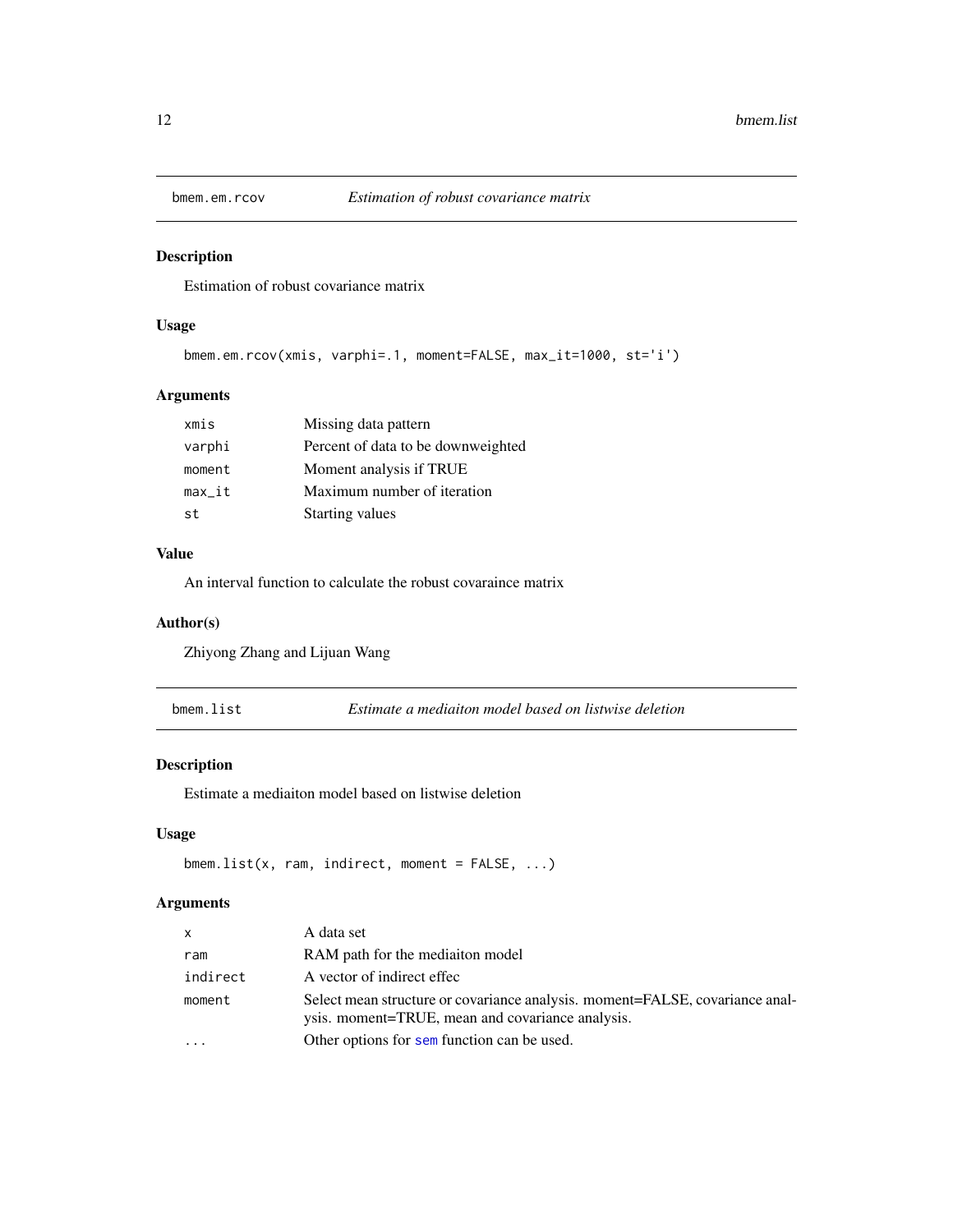<span id="page-12-0"></span>

Bootstrap for listwise deletion method

# Usage

```
bmem.list.boot(x, ram, indirect, boot = 1000, moment = FALSE, ...)
```
# Arguments

| $\mathsf{x}$ | A data set                                                                                                                       |
|--------------|----------------------------------------------------------------------------------------------------------------------------------|
| ram          | RAM path for the mediaiton model                                                                                                 |
| indirect     | A vector of indirect effec                                                                                                       |
| boot         | Number of bootstraps. Default is 1000.                                                                                           |
| moment       | Select mean structure or covariance analysis. moment=FALSE, covariance anal-<br>ysis. moment=TRUE, mean and covariance analysis. |
|              | Other options for sem function can be used.                                                                                      |

<span id="page-12-1"></span>

| bmem.list.cov |  |
|---------------|--|
|---------------|--|

 $Covariance$  matrix for listwise deletion

# Description

Covariance matrix for listwise deletion

# Usage

bmem.list.cov(x, moment = FALSE)

| $\boldsymbol{\mathsf{x}}$ | A data set           |
|---------------------------|----------------------|
| moment                    | Estimate mean or not |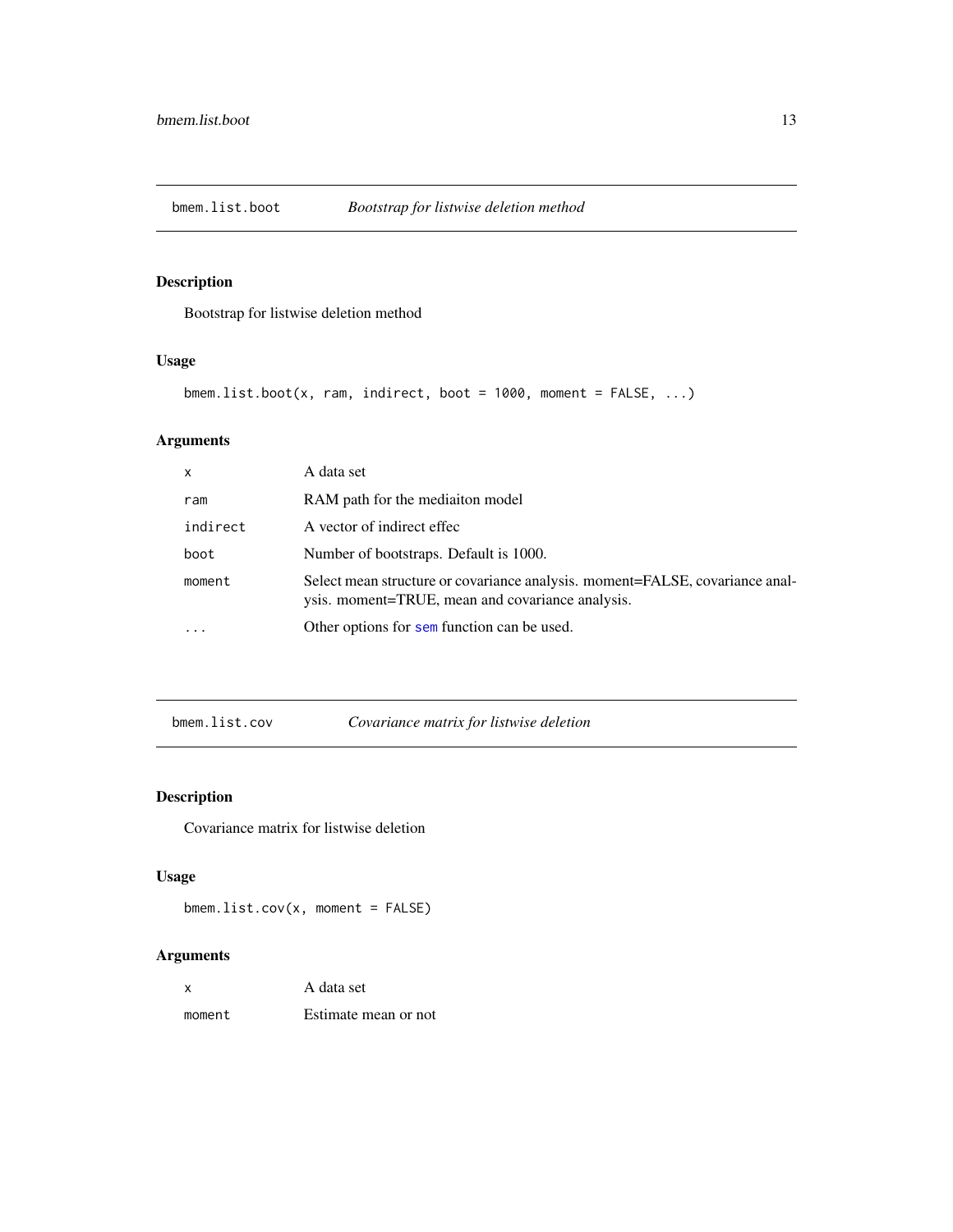<span id="page-13-1"></span><span id="page-13-0"></span>

Jackknife for listwise deletion

# Usage

bmem.list.jack(x, ram, indirect, moment = FALSE, ...)

# Arguments

| X                       | A data set                                                                                                                       |
|-------------------------|----------------------------------------------------------------------------------------------------------------------------------|
| ram                     | RAM path for the mediaiton model                                                                                                 |
| indirect                | A vector of indirect effec                                                                                                       |
| moment                  | Select mean structure or covariance analysis. moment=FALSE, covariance anal-<br>ysis. moment=TRUE, mean and covariance analysis. |
| $\cdot$ $\cdot$ $\cdot$ | Other options for sem function can be used.                                                                                      |
|                         |                                                                                                                                  |

| Estimate a mediation model based on multiple imputation<br>bmem.mi |  |
|--------------------------------------------------------------------|--|
|--------------------------------------------------------------------|--|

# Description

Estimate a mediation model based on multiple imputation

# Usage

bmem.mi(x, ram, indirect,  $v$ , m = 10, moment = FALSE, ...)

| $\mathsf{x}$ | A data set                                                                                                                       |
|--------------|----------------------------------------------------------------------------------------------------------------------------------|
| ram          | RAM path for the mediaiton model                                                                                                 |
| indirect     | A vector of indirect effec                                                                                                       |
| $\mathsf{v}$ | Indices of variables used in the mediation model. If omitted, all variables are<br>used.                                         |
| m            | Number of imputations.                                                                                                           |
| moment       | Select mean structure or covariance analysis. moment=FALSE, covariance anal-<br>ysis. moment=TRUE, mean and covariance analysis. |
|              | Other options for sem function can be used.                                                                                      |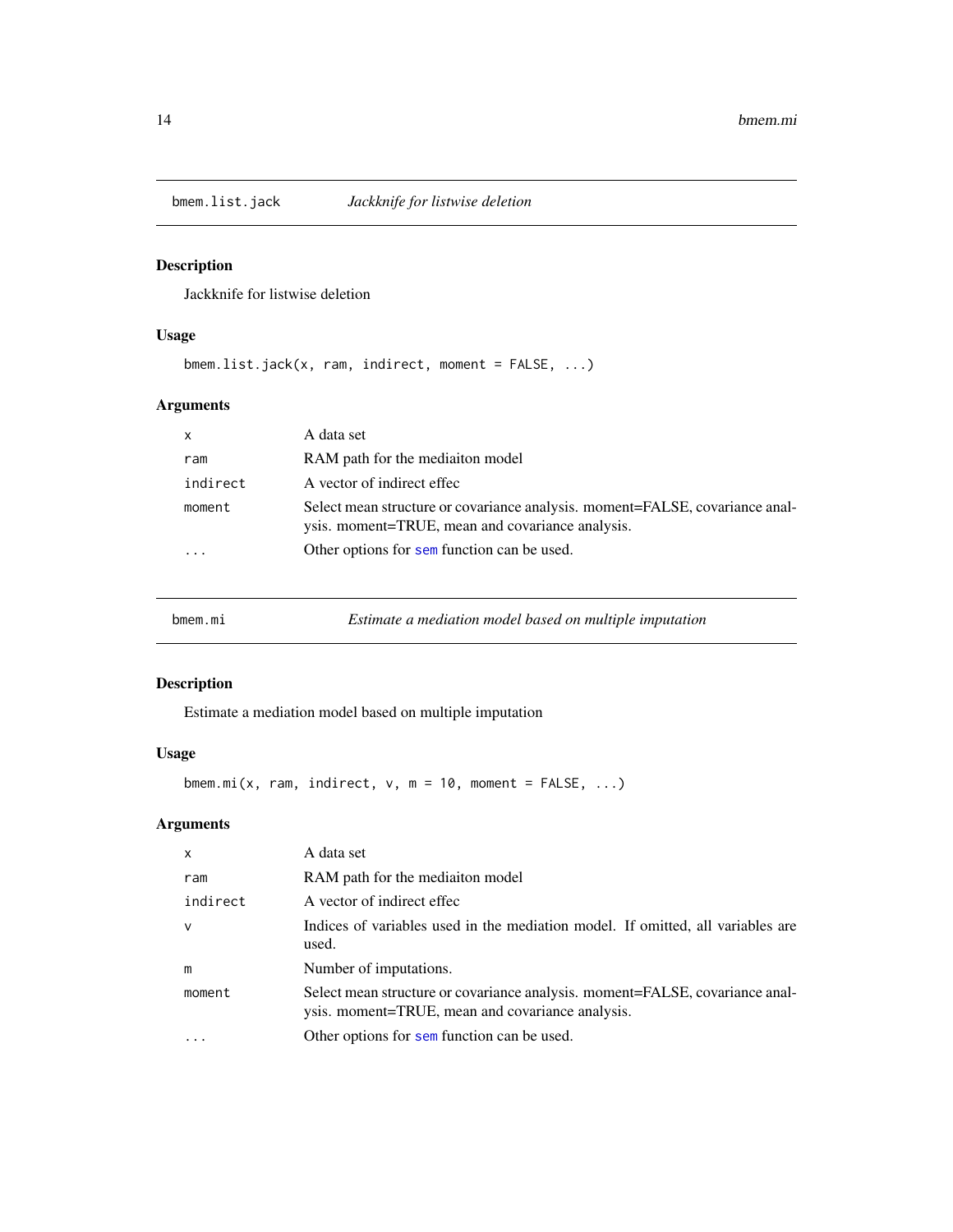<span id="page-14-0"></span>

Bootstrap for multiple imputation

# Usage

```
bmem.mi.boot(x, ram, indirect, v, m = 10, boot = 1000,
            moment = FALSE, ...)
```
# Arguments

| X            | A data set                                                                                                                       |
|--------------|----------------------------------------------------------------------------------------------------------------------------------|
| ram          | RAM path for the mediaiton model                                                                                                 |
| indirect     | A vector of indirect effec                                                                                                       |
| $\mathsf{V}$ | Indices of variables used in the mediation model. If omitted, all variables are<br>used.                                         |
| m            | Number of imputations                                                                                                            |
| boot         | Number of bootstraps. Default is 1000.                                                                                           |
| moment       | Select mean structure or covariance analysis. moment=FALSE, covariance anal-<br>ysis. moment=TRUE, mean and covariance analysis. |
|              | Other options for sem function can be used.                                                                                      |

<span id="page-14-1"></span>bmem.mi.cov *Covariance estimation for multiple imputation*

# Description

Covariance estimation for multiple imputation

# Usage

 $b$ mem.mi.cov(x, m = 10, moment = FALSE)

| $\mathsf{x}$ | A data set            |
|--------------|-----------------------|
| m            | Number of imputations |
| moment       | Estimate mean or not  |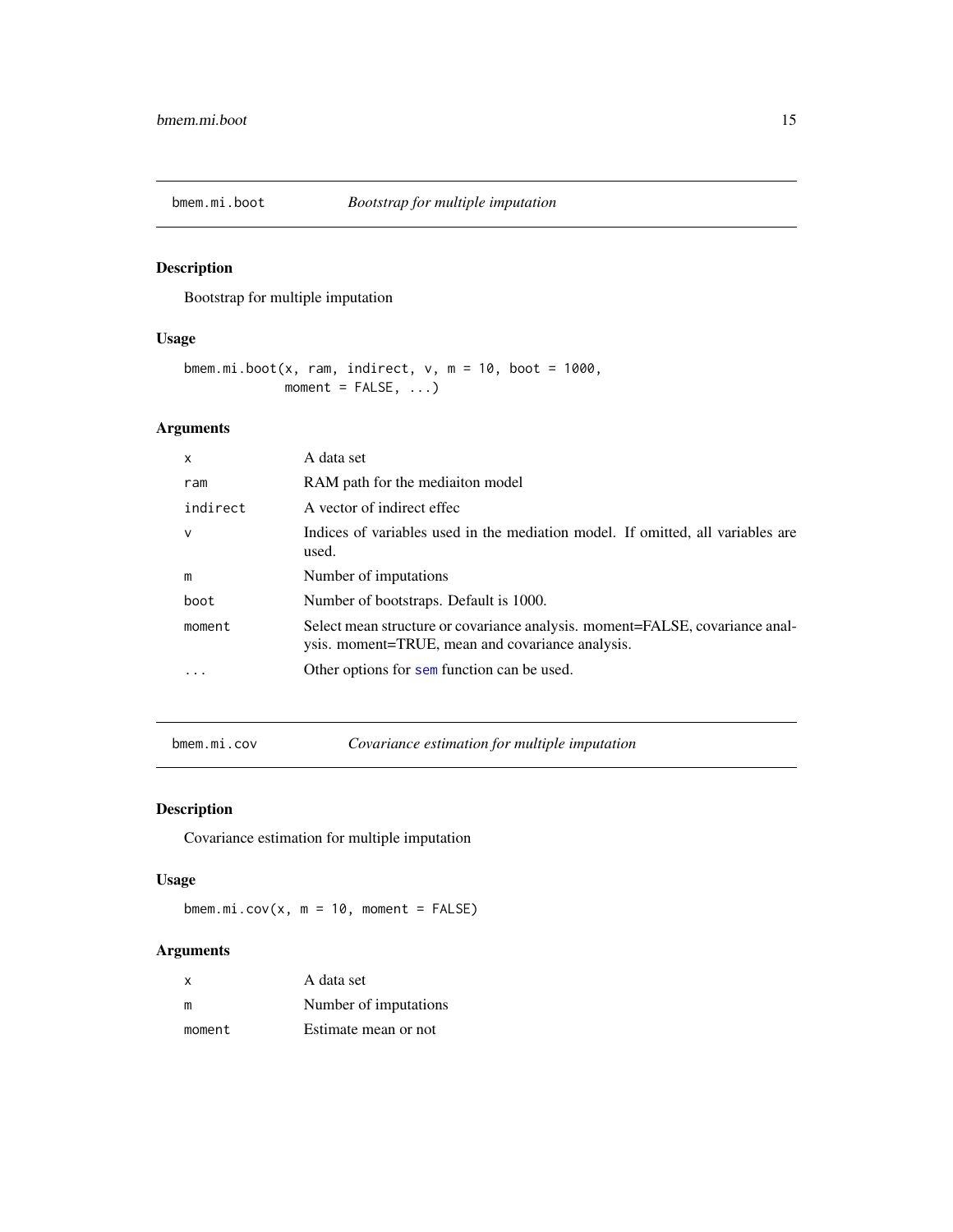<span id="page-15-1"></span><span id="page-15-0"></span>

Jackknife for multiple imputation

# Usage

```
bmem.mi.jack(x, ram, indirect, v, m = 10, moment = FALSE, ...)
```
# Arguments

| $\mathsf{x}$ | A data set                                                                                                                       |
|--------------|----------------------------------------------------------------------------------------------------------------------------------|
| ram          | RAM path for the mediaiton model                                                                                                 |
| indirect     | A vector of indirect effec                                                                                                       |
| $\mathsf{v}$ | Indices of variables used in the mediation model. If omitted, all variables are<br>used.                                         |
| m            | Number of imputations.                                                                                                           |
| moment       | Select mean structure or covariance analysis. moment=FALSE, covariance anal-<br>ysis. moment=TRUE, mean and covariance analysis. |
|              | Other options for sem function can be used.                                                                                      |

bmem.moments *Calculate the moments of a data set*

# Description

Calculate the moments of a data set using either listwise deletion or pairwise deletion

#### Usage

bmem.moments(x, type=0)

|      | A data set                                                                |
|------|---------------------------------------------------------------------------|
| type | How to deal with missing data. 0: listwise deletion; 1: pairwise deletion |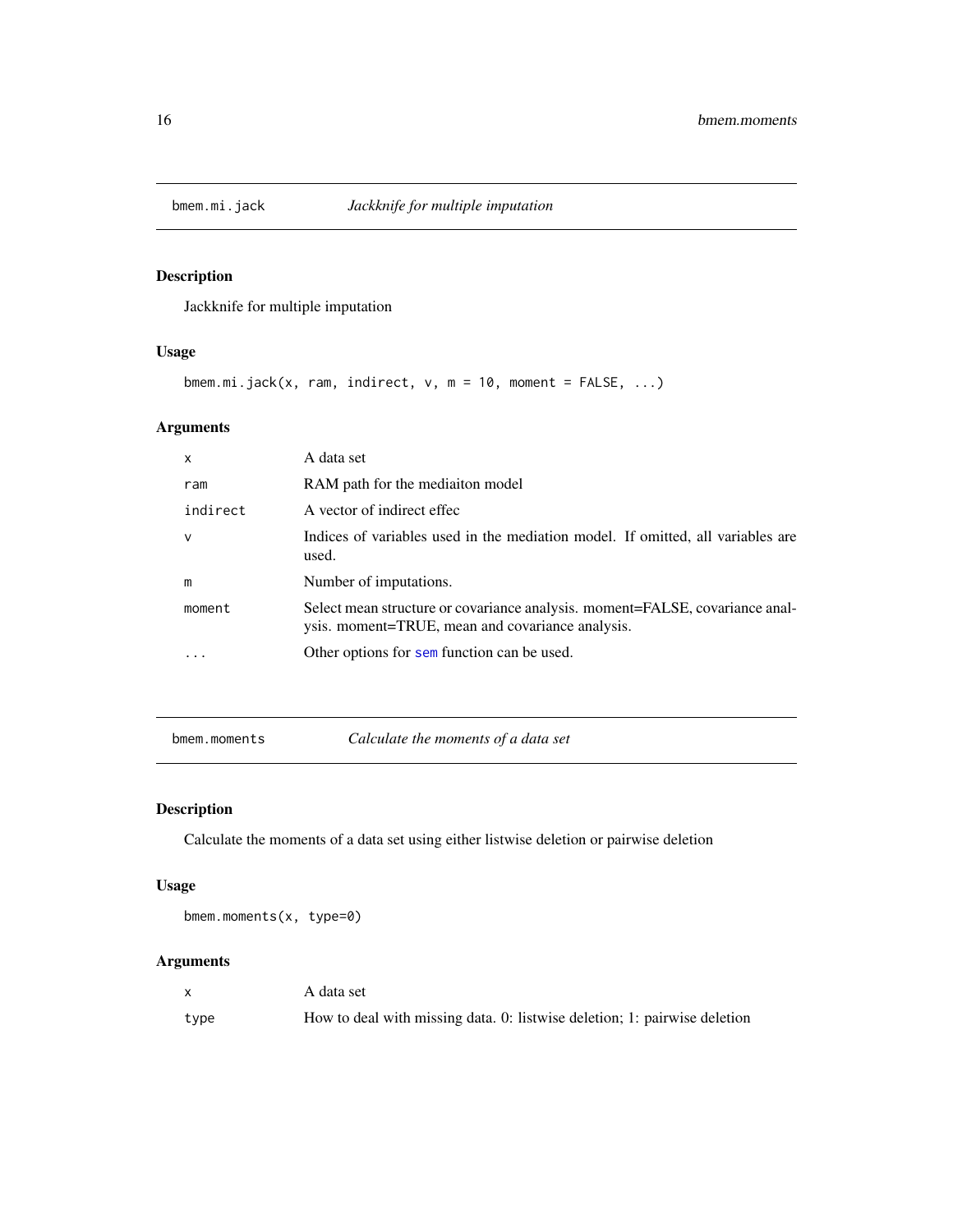<span id="page-16-0"></span>

Estimate a mediaiton model based on pairwise deletion

# Usage

```
bmem.pair(x, ram, indirect, moment = FALSE, ...)
```
# Arguments

| $\mathsf{x}$ | A data set                                                                                                                       |
|--------------|----------------------------------------------------------------------------------------------------------------------------------|
| ram          | RAM path for the mediaiton model                                                                                                 |
| indirect     | A vector of indirect effec                                                                                                       |
| moment       | Select mean structure or covariance analysis. moment=FALSE, covariance anal-<br>ysis. moment=TRUE, mean and covariance analysis. |
|              | Other options for sem function can be used.                                                                                      |

| bmem.pair.boot |
|----------------|
|----------------|

# Description

Bootstrap for pairwise deletion

# Usage

```
bmem.pair.boot(x, ram, indirect, boot = 1000, moment = FALSE, ...)
```

| $\mathsf{x}$            | A data set                                                                                                                       |
|-------------------------|----------------------------------------------------------------------------------------------------------------------------------|
| ram                     | RAM path for the mediaiton model                                                                                                 |
| indirect                | A vector of indirect effec                                                                                                       |
| boot                    | Number of bootstraps. Default is 1000.                                                                                           |
| moment                  | Select mean structure or covariance analysis. moment=FALSE, covariance anal-<br>ysis. moment=TRUE, mean and covariance analysis. |
| $\cdot$ $\cdot$ $\cdot$ | Other options for sem function can be used.                                                                                      |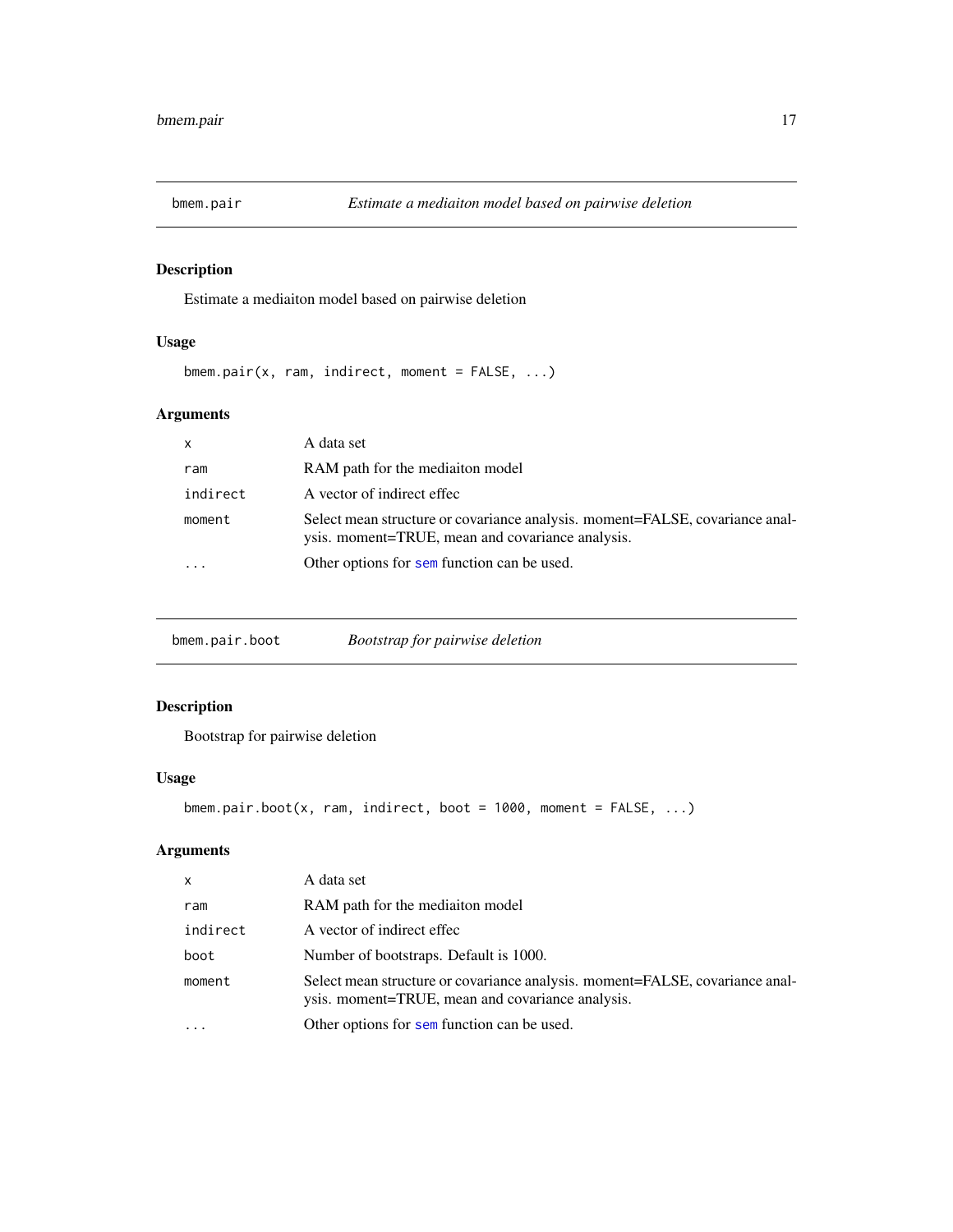<span id="page-17-2"></span><span id="page-17-0"></span>

Covariance matrix estimation based on pairwise deletion

# Usage

```
bmem.pair.cov(x, moment = FALSE)
```
# Arguments

| <b>X</b> | A data set           |
|----------|----------------------|
| moment   | Estimate mean or not |

<span id="page-17-1"></span>bmem.pair.jack *Jackknife for pairwise deletion*

# Description

Jackknife for pairwise deletion

# Usage

bmem.pair.jack(x, ram, indirect, moment = FALSE, ...)

| $\mathsf{x}$ | A data set                                                                                                                       |
|--------------|----------------------------------------------------------------------------------------------------------------------------------|
| ram          | RAM path for the mediaiton model                                                                                                 |
| indirect     | A vector of indirect effec                                                                                                       |
| moment       | Select mean structure or covariance analysis. moment=FALSE, covariance anal-<br>ysis. moment=TRUE, mean and covariance analysis. |
|              | Other options for sem function can be used.                                                                                      |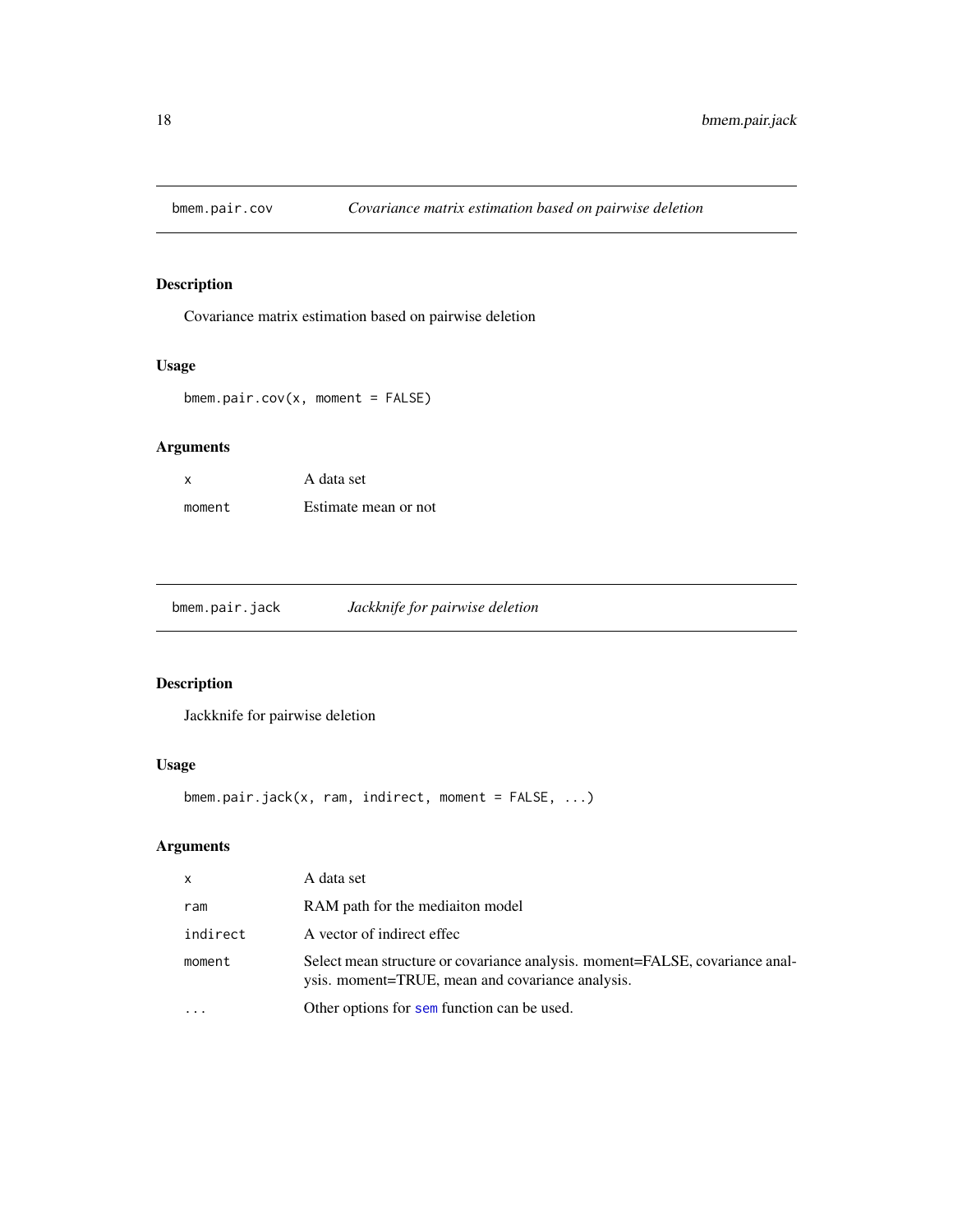<span id="page-18-2"></span><span id="page-18-0"></span>

Obtain missing data pattern information

#### Usage

bmem.pattern(x)

# Arguments

| X | A data set |
|---|------------|
|   |            |

<span id="page-18-1"></span>bmem.plot *Plot of the bootstrap distribution. This function is replaced by plot.*

#### Description

Plot of the bootstrap distribution

#### Usage

bmem.plot(x, par,...)

#### Arguments

| $\mathsf{x}$ | A bmem object                               |
|--------------|---------------------------------------------|
| par          | Name of parameter to be plotted.            |
| .            | Options used for the generic plot function. |

#### Value

A plot

# Author(s)

Zhiyong Zhang and Lijuan Wang

# References

Zhang, Z. & Wang, L. (2011) Four methods for mediation analysis with missing data. Zhang, Z. (2011) Robust mediation analysis with missing data and auxiliary variables.

#### See Also

[bmem](#page-2-1), [bmem.sobel](#page-20-1), [bmem.plot](#page-18-1)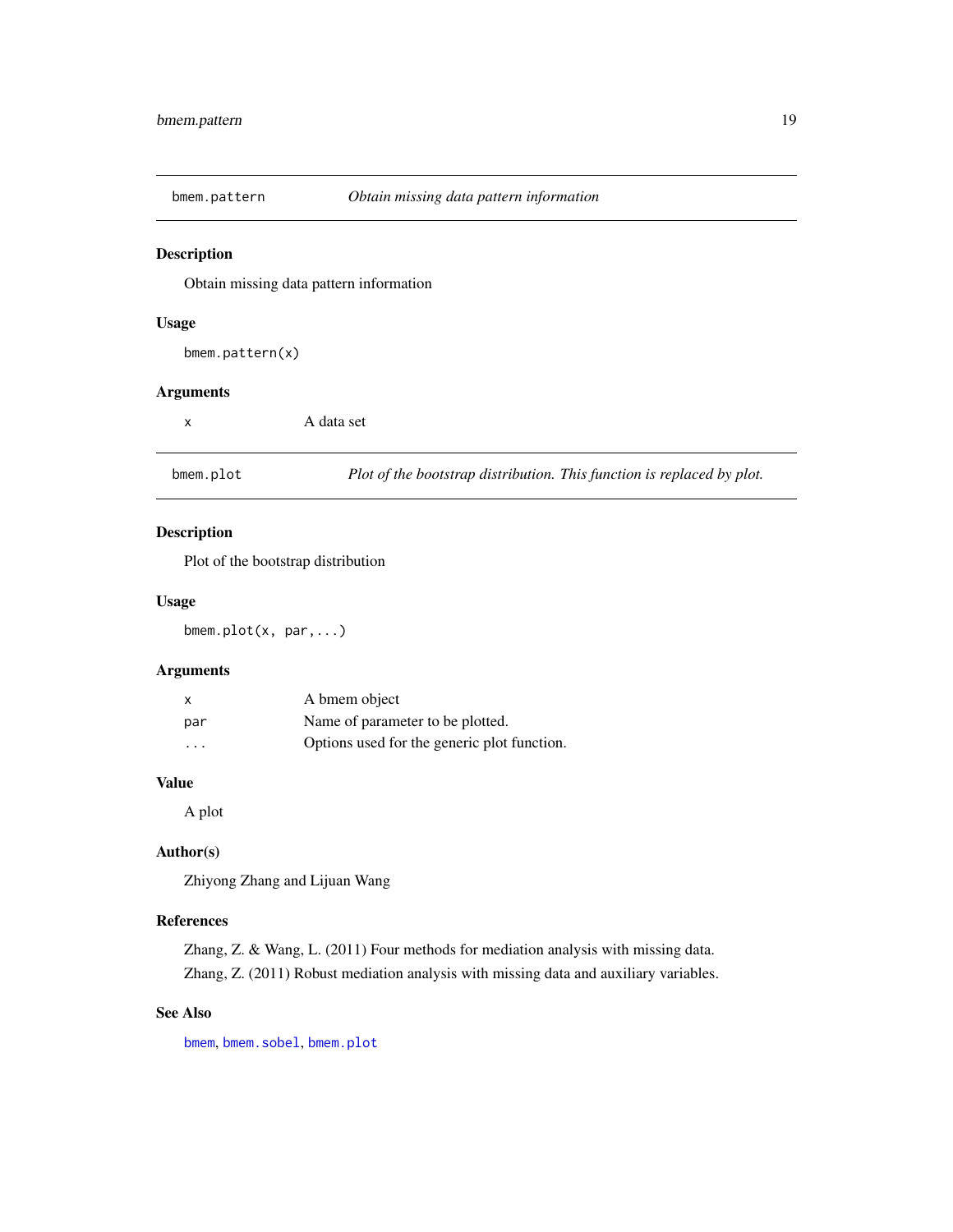<span id="page-19-0"></span>

Convert a raw moment matrix to covariance matrix

# Usage

```
bmem.raw2cov(x)
```
#### Arguments

x A moment matrix

#### Value

A covariance matrix

#### Author(s)

Zhiyong Zhang and Lijuan Wang

#### References

Zhang, Z. & Wang, L. (2011) Four methods for mediation analysis with missing data. Zhang, Z. (2011) Robust mediation analysis with missing data and auxiliary variables.

#### See Also

[bmem](#page-2-1), [bmem.sobel](#page-20-1), [bmem.plot](#page-18-1)

bmem.sem *Estimate a mediaiton model using SEM technique*

#### Description

Estimate a mediaiton model using SEM technique

#### Usage

```
bmem.sem(x, ram, N, indirect, moment=FALSE, ...)
```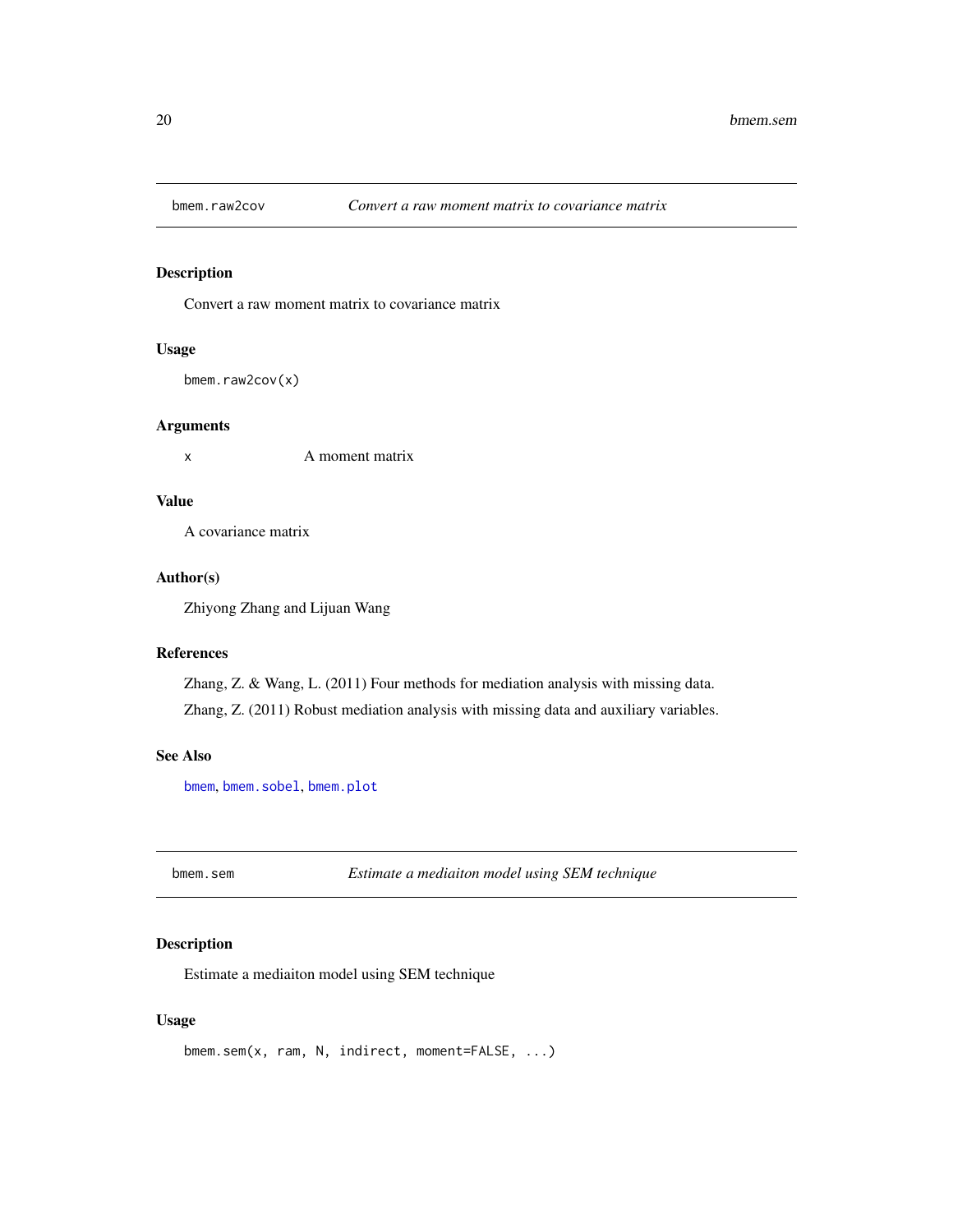#### <span id="page-20-0"></span>bmem.sobel 21

#### Arguments

| $\times$ | A covariance matrix                                   |
|----------|-------------------------------------------------------|
| ram      | A path diagram from specify.model                     |
| N        | Sample size                                           |
| indirect | A vector of indirect effects                          |
| moment   | Whether mean strucuture is used. The default is FALSE |
|          | Options that can be supplied to function sem.         |

# See Also

[bmem.list.cov](#page-12-1), [bmem.pair.cov](#page-17-2), [bmem.mi.cov](#page-14-1), [bmem.em.cov](#page-10-2)

<span id="page-20-1"></span>bmem.sobel *Mediation analysis using sobel test (for complete data only)*

#### Description

Mediation analysis using sobel test (for complete data only)

# Usage

bmem.sobel(x, ram, indirect, moment=FALSE, ...)

# Arguments

| X        | A data set                                  |
|----------|---------------------------------------------|
| ram      | RAM path for the mediaiton model            |
| indirect | A vector of indirect effec                  |
| moment   | Covariance or moment analysis               |
|          | Other options for sem function can be used. |

#### Value

The on-screen output includes the parameter estimates and sobel standard errors.

#### Author(s)

Zhiyong Zhang and Lijuan Wang

# References

Zhang, Z. & Wang, L. (2011) Four methods for mediation analysis with missing data. Zhang, Z. (2011) Robust mediation analysis with missing data and auxiliary variables.

#### See Also

[bmem](#page-2-1), [bmem.sobel](#page-20-1), [bmem.plot](#page-18-1)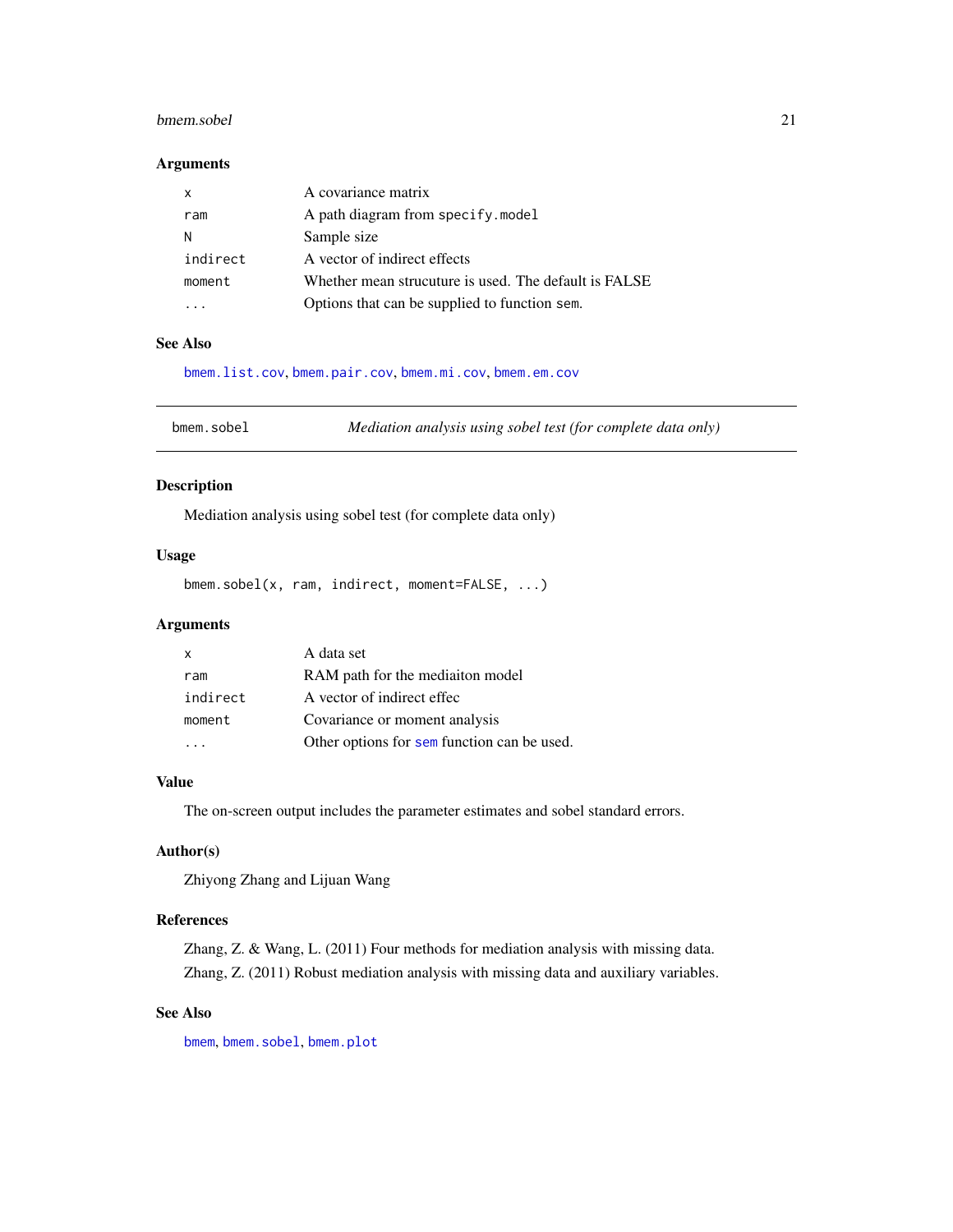<span id="page-21-0"></span>

Internal function

#### Usage

bmem.sobel.ind(sem.object, ind)

# Arguments

| sem.object | A sem object    |
|------------|-----------------|
| ind        | Indirect effect |

#### Value

Internal output

# Author(s)

Zhiyong Zhang and Lijuan Wang

# References

Zhang, Z. & Wang, L. (2011) Four methods for mediation analysis with missing data. Zhang, Z. (2011) Robust mediation analysis with missing data and auxiliary variables.

#### See Also

[bmem](#page-2-1), [bmem.sobel](#page-20-1), [bmem.plot](#page-18-1)

bmem.ssq *Sum square of a matrix*

# Description

Sum square of a matrix

# Usage

```
bmem.ssq(x)
```
#### Arguments

x A matrix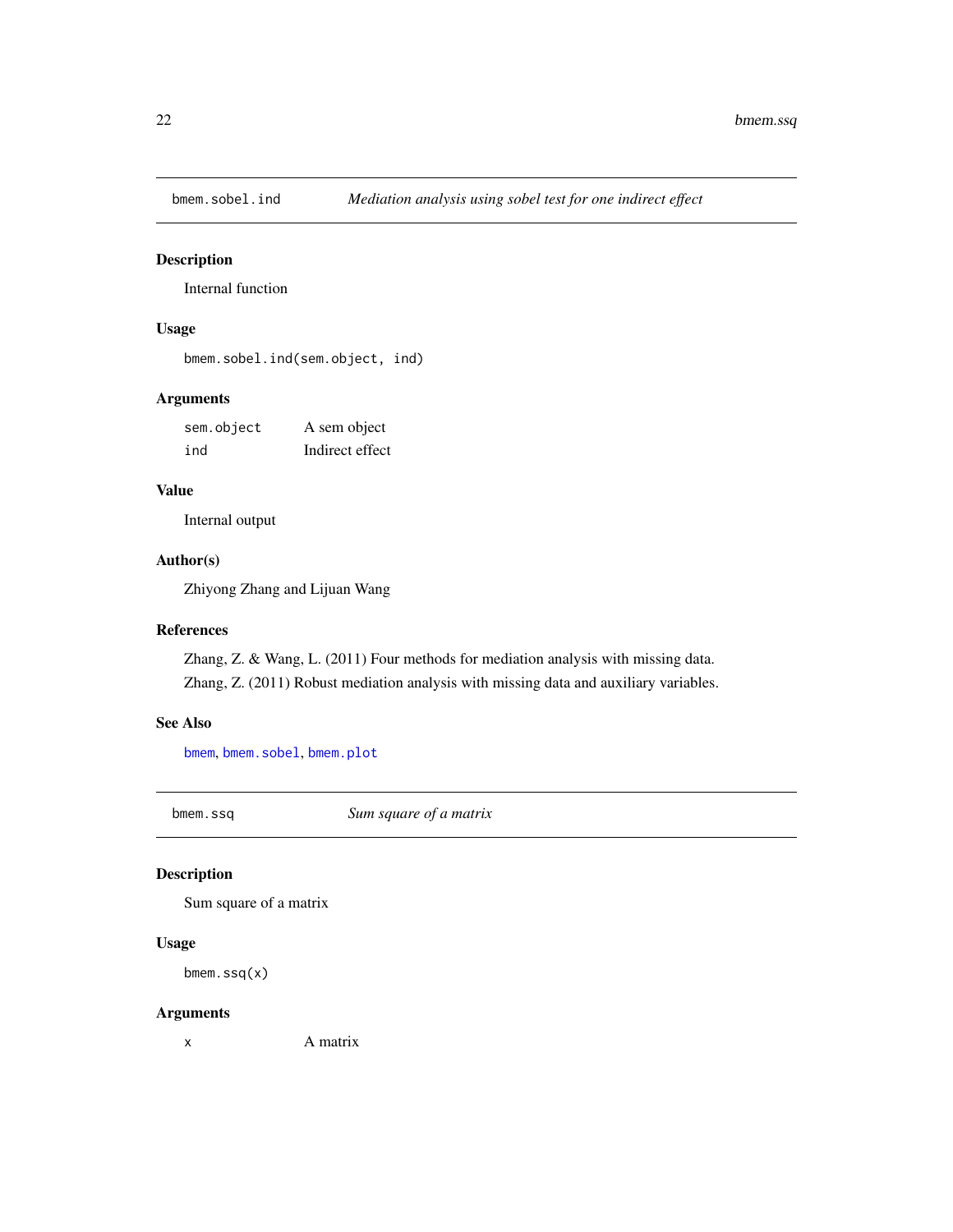<span id="page-22-0"></span>

Select data according to a vector of indices

#### Usage

 $b$ mem.v(x, v, moment = FALSE)

# Arguments

| X      | A matrix                                           |
|--------|----------------------------------------------------|
|        | A vector of indices                                |
| moment | Covariane analysis or mean and covariance analysis |

plot.bmem *Plot of the bootstrap distribution*

# Description

Plot of the bootstrap distribution

# Usage

```
## S3 method for class 'bmem'
plot(x, par, ...)
```
# Arguments

| x                       | A bmem object                               |
|-------------------------|---------------------------------------------|
| par                     | Name of parameter to be plotted.            |
| $\cdot$ $\cdot$ $\cdot$ | Options used for the generic plot function. |

#### Value

Generate the bootstrap histogram for a chosen parameter.

# Author(s)

Zhiyong Zhang and Lijuan Wang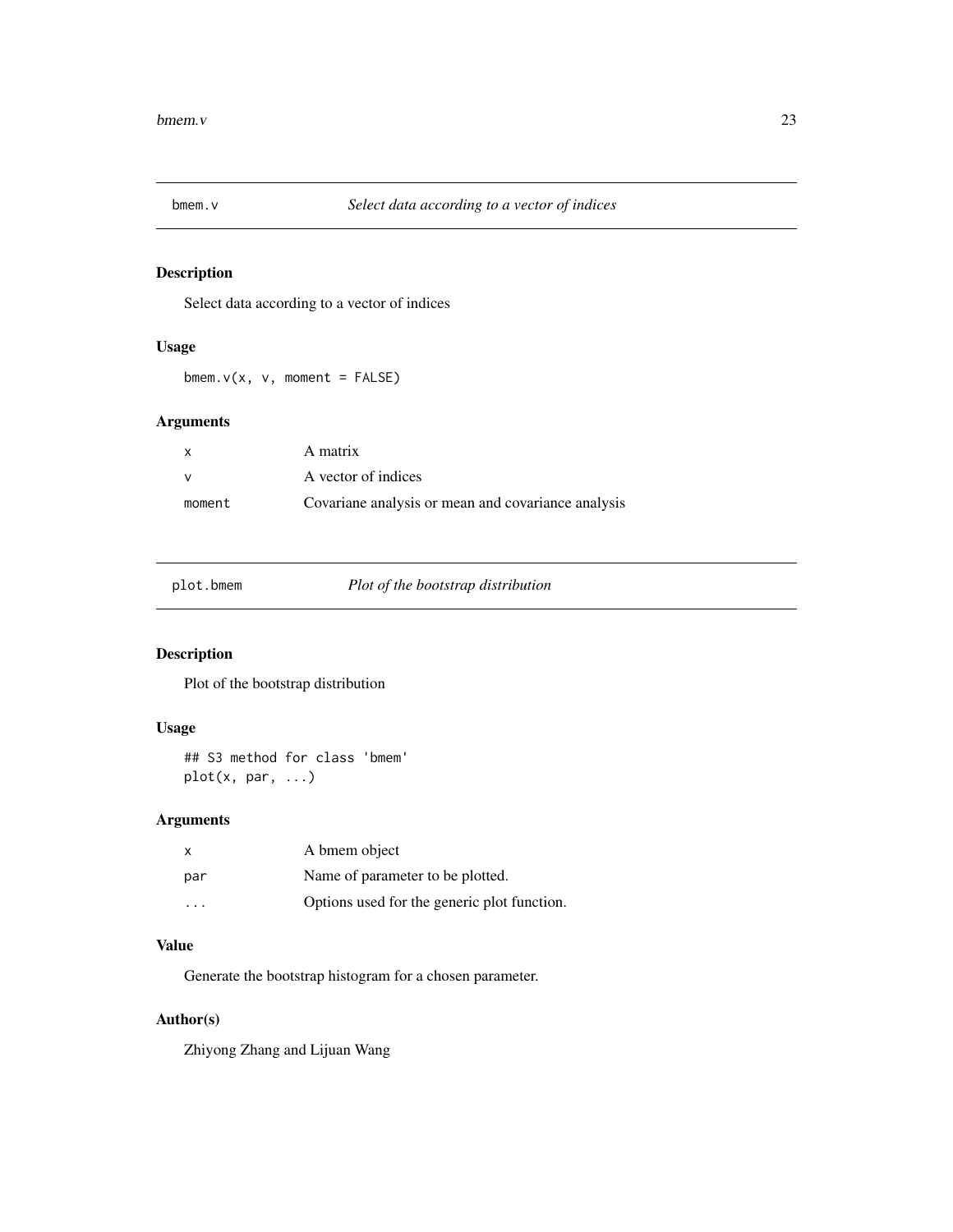#### <span id="page-23-0"></span>References

Zhang, Z. & Wang, L. (2011) Four methods for mediation analysis with missing data.

Zhang, Z. (2011) Robust mediation analysis with missing data and auxiliary variables.

#### See Also

[bmem](#page-2-1), [bmem.sobel](#page-20-1), [bmem.plot](#page-18-1)

popPar *Get the population parameter values*

#### Description

Get the population parameter values including both direct and indirect effects in a model

#### Usage

popPar(object)

# Arguments

object A [lavaan](#page-0-0) object

<span id="page-23-1"></span>

power.basic *Conducting power analysis based on Sobel test*

# Description

Different from [power.boot](#page-25-1), this function conduct power analysis based on the Sobel test.

#### Usage

```
power.basic(model, indirect = NULL, nobs, nrep = 1000, alpha = 0.95,
skewness = NULL, kurtosis = NULL, ovnames = NULL, se = "default",
estimator = "default", parallel = "no", ncore = 1, ...)
```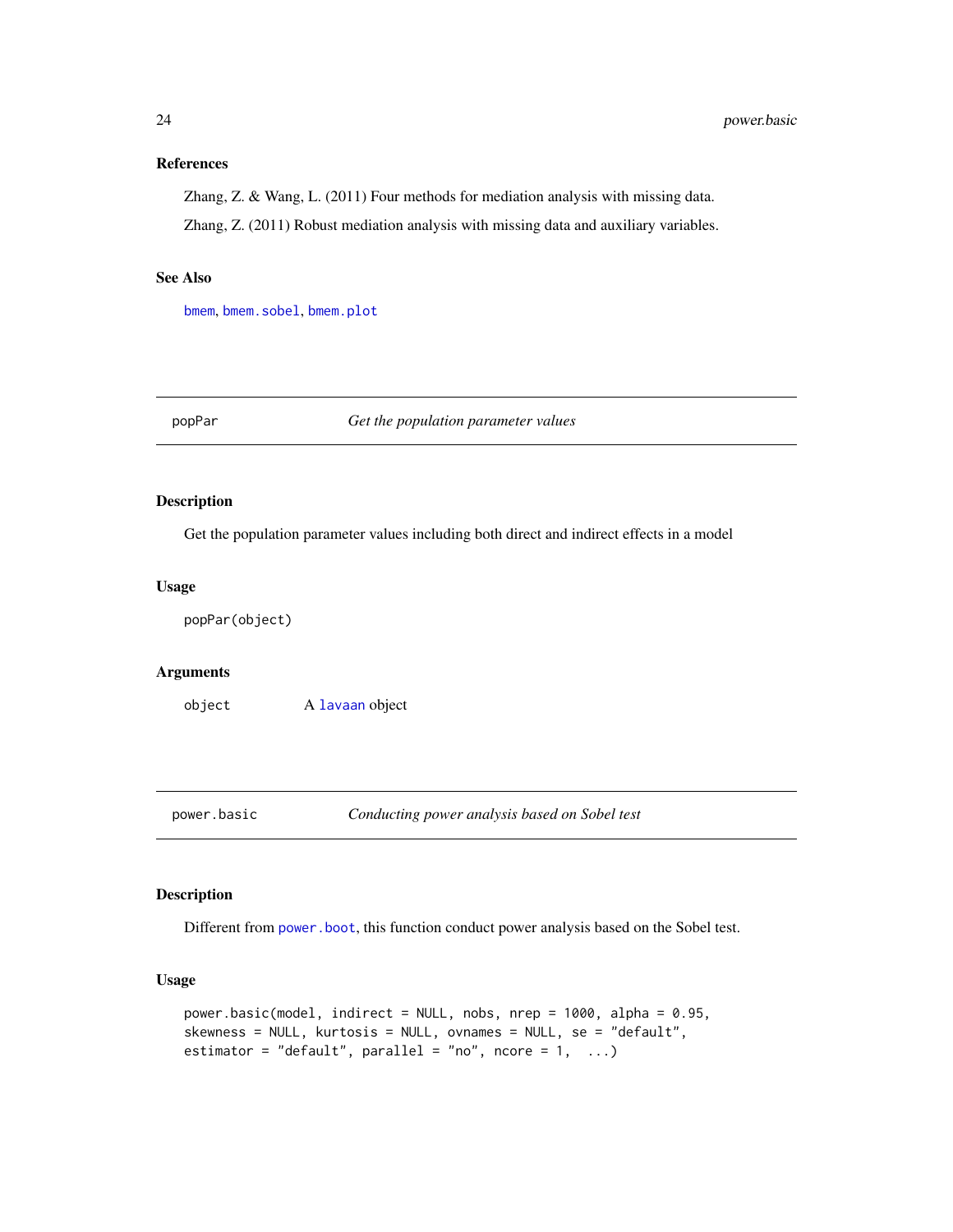# <span id="page-24-0"></span>power.basic 25

# Arguments

| model     | A model specified using lavaan notation and above. See model . syntax for basic<br>model specification.                                                                                                                                                                                                                                                                                                                                                             |
|-----------|---------------------------------------------------------------------------------------------------------------------------------------------------------------------------------------------------------------------------------------------------------------------------------------------------------------------------------------------------------------------------------------------------------------------------------------------------------------------|
|           | For the power analysis, the population parameter values should be provided in<br>the following way. For example, the coefficient between math and HE is .39.<br>Then it is specified as start(.39). If the parameter will be referred in the media-<br>tion effect, a label should be given as a modifier as $b*HE + start(.39)*HE$ .<br>model<-' math ~ $c^*ME + start(0)^*ME + b^*HE + start(.39)^*HE HE \sim a^*ME + start(.39)^*ME$<br>$\overline{\phantom{a}}$ |
| indirect  | The indirect or other composite effects are specified in the following way<br>indirect<-' ab: = $a^*b$ abc := $a^*b + c$ '                                                                                                                                                                                                                                                                                                                                          |
| nobs      | Number of observations for power analysis. If it is a vector, multiple group<br>analysis will be conducted.                                                                                                                                                                                                                                                                                                                                                         |
| nrep      | Number of replications for Monte Carlo simulation. At least 1,000 is recom-<br>mended.                                                                                                                                                                                                                                                                                                                                                                              |
| alpha     | The alpha level is used to obtain the confidence interval for model parameters.                                                                                                                                                                                                                                                                                                                                                                                     |
| skewness  | A vector to give the skewness for the observed variables.                                                                                                                                                                                                                                                                                                                                                                                                           |
| kurtosis  | A vector to give the kurtosis for the observed variables.                                                                                                                                                                                                                                                                                                                                                                                                           |
| ovnames   | A vector to give the variable names for the observed variables. This is only<br>needed when the skewness and kurtosis are provided. The skewness, kurtosis<br>and variable names should be in the same order.                                                                                                                                                                                                                                                       |
| se        | How to calculate the standard error, for example, robust standard error can be<br>specified using se="robust".                                                                                                                                                                                                                                                                                                                                                      |
| estimator | Estimation methods to be used here.                                                                                                                                                                                                                                                                                                                                                                                                                                 |
| parallel  | Parallel methods, snow or multicore, can be used here.                                                                                                                                                                                                                                                                                                                                                                                                              |
| ncore     | Number of cores to be used in parallel. By defautl, the maximum number of<br>cores are used.                                                                                                                                                                                                                                                                                                                                                                        |
| $\cdots$  | Other named arguments for lavaan can be passed here.                                                                                                                                                                                                                                                                                                                                                                                                                |

# Value

| power     | power for all parameters and required ones in the model |
|-----------|---------------------------------------------------------|
| coverage  | coverage probability                                    |
| pop.value | Population parameter values                             |
| results   | A list to give all intermediate results                 |
| data      | The last data set generated for checking purpose        |

# Examples

```
## Not run:
ex1model<-'
math \sim c*ME+start(0)*ME + b*HE+start(0.39)*HE
HE ~ a*ME+start(0.39)*ME
```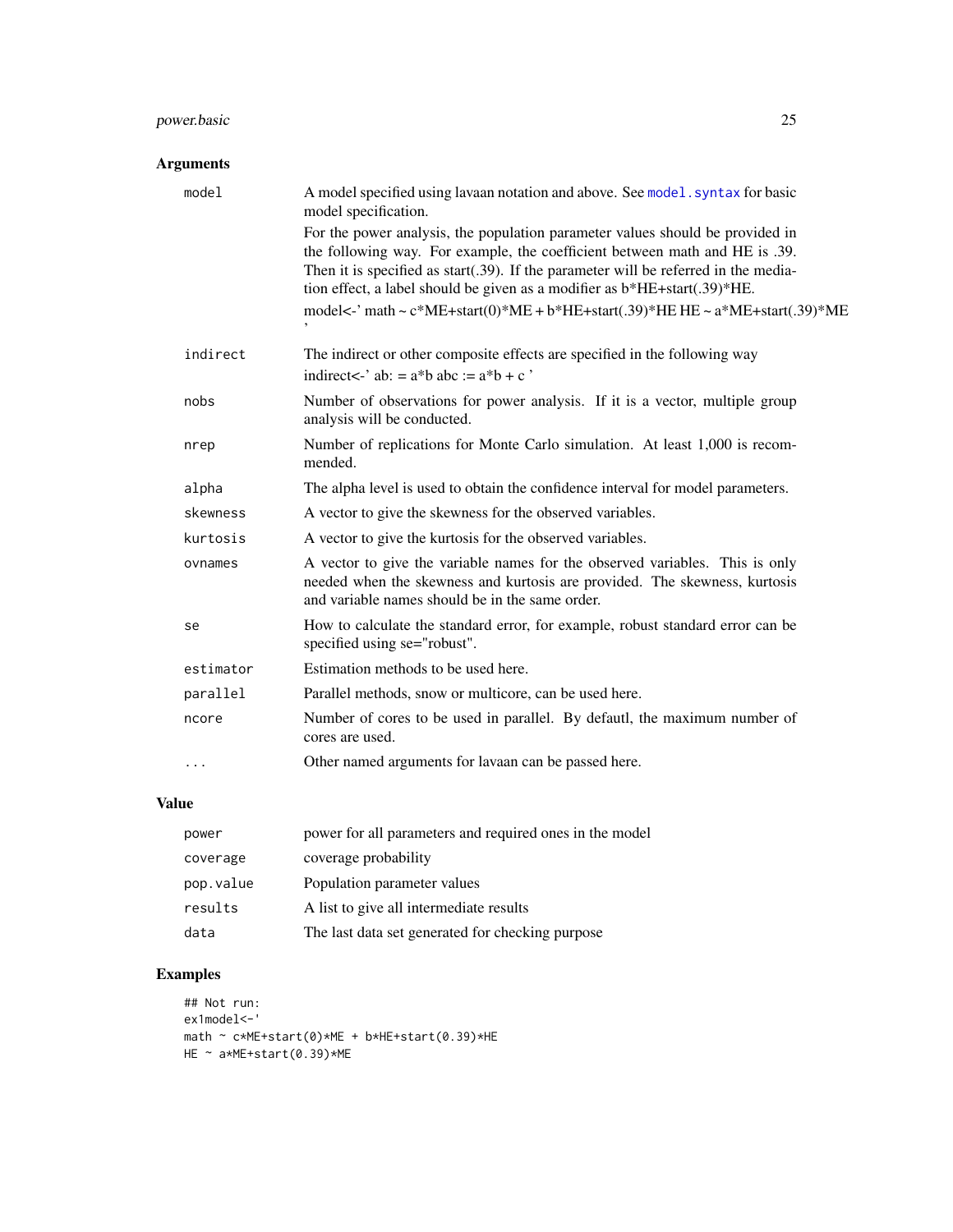```
indirect<-'ab:=a*b'
N<-50
system.time(non.normal<-power.basic(ex1model, indirect, N,
nrep=2000,parallel='multicore', skewness=c(-.3, -.7, 1.3),
 kurtosis=c(1.5, 0, 5), ovnames=c('ME', 'HE', 'math'), ncore=8))
summary(non.normal)
## End(Not run)
```
<span id="page-25-1"></span>power.boot *Conducting power analysis based on bootstrap*

#### Description

Different from [power.basic](#page-23-1), this function conduct power analysis based on the bootstrap method.

# Usage

```
power.boot(model, indirect = NULL, nobs, nrep = 1000, nboot = 1000,
alpha = 0.95, skewness = NULL, kurtosis = NULL, ovnames = NULL,
ci='default', boot.type='default',
se = "default", estimator = "default", parallel = "no",
ncore = 1, ...
```
#### Arguments

| model    | A model specified using lavaan notation and above. See model . syntax for basic<br>model specification.                                                                                                                                                                                                                                                                                                                                      |
|----------|----------------------------------------------------------------------------------------------------------------------------------------------------------------------------------------------------------------------------------------------------------------------------------------------------------------------------------------------------------------------------------------------------------------------------------------------|
|          | For the power analysis, the population parameter values should be provided in<br>the following way. For example, the coefficient between math and HE is .39.<br>Then it is specified as start(.39). If the parameter will be referred in the media-<br>tion effect, a label should be given as a modifier as $b*HE + start(.39)*HE$ .<br>model<-' math ~ $c^*ME + start(0)^*ME + b^*HE + start(.39)^*HE HE \sim a^*ME + start(.39)^*ME$<br>, |
| indirect | The indirect or other composite effects are specified in the following way<br>indirect<-' ab: = $a^*b$ abc := $a^*b + c'$                                                                                                                                                                                                                                                                                                                    |
| nobs     | Number of observations for power analysis. If it is a vector, multiple group<br>analysis will be conducted.                                                                                                                                                                                                                                                                                                                                  |
| nrep     | Number of replications for Monte Carlo simulation. At least 1,000 is recom-<br>mended.                                                                                                                                                                                                                                                                                                                                                       |
| nboot    | Number of bootstraps to conduct.                                                                                                                                                                                                                                                                                                                                                                                                             |

<span id="page-25-0"></span>'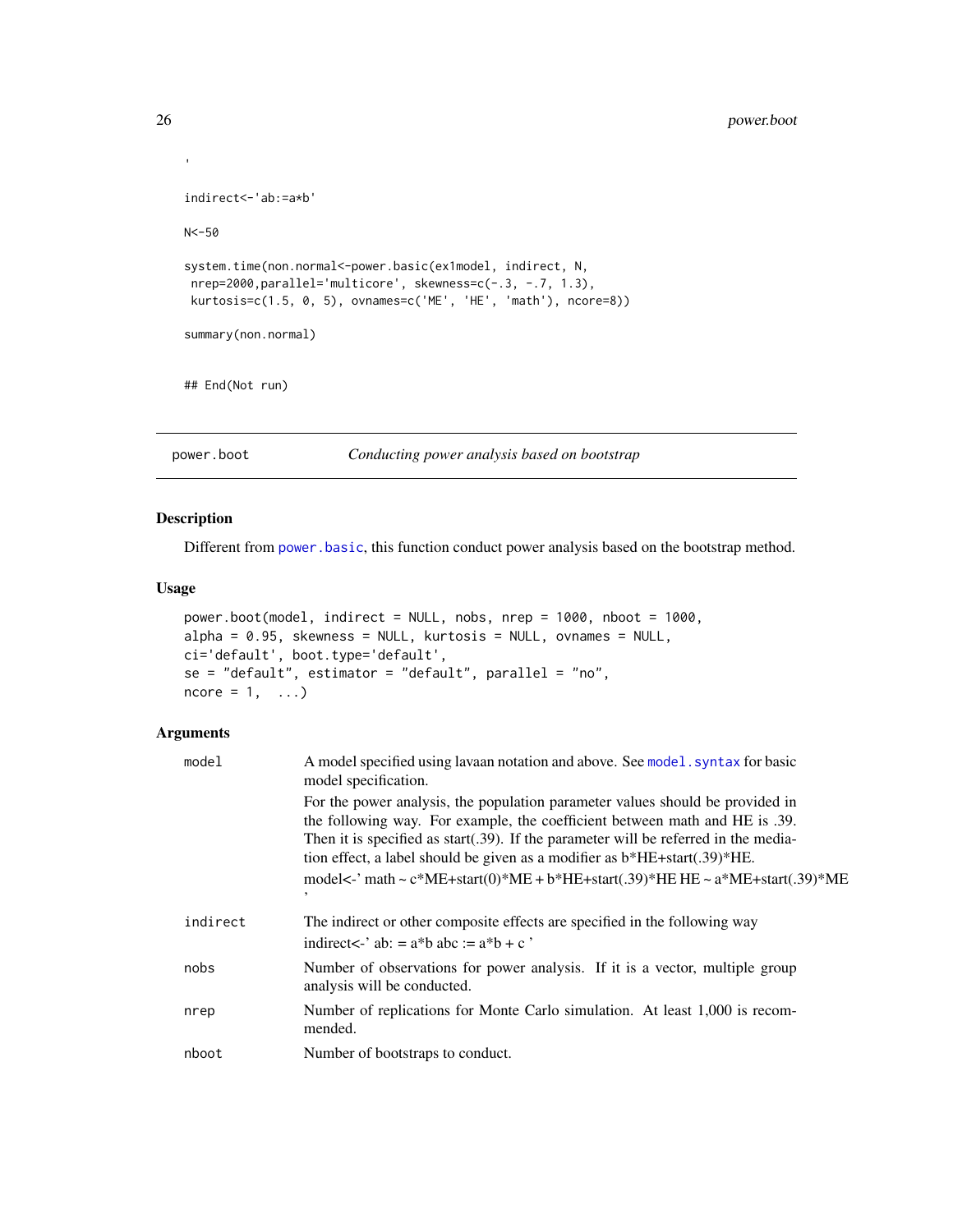# power.boot 27

| alpha     | The alpha level is used to obtain the confidence interval for model parameters.                                                                                                                               |
|-----------|---------------------------------------------------------------------------------------------------------------------------------------------------------------------------------------------------------------|
| skewness  | A vector to give the skewness for the observed variables.                                                                                                                                                     |
| kurtosis  | A vector to give the kurtosis for the observed variables.                                                                                                                                                     |
| ovnames   | A vector to give the variable names for the observed variables. This is only<br>needed when the skewness and kurtosis are provided. The skewness, kurtosis<br>and variable names should be in the same order. |
| se        | How to calculate the standard error, for example, robust standard error can be<br>specified using se="robust".                                                                                                |
| estimator | Estimation methods to be used here.                                                                                                                                                                           |
| parallel  | Parallel methods, snow or multicore, can be used here.                                                                                                                                                        |
| ncore     | Number of cores to be used in parallel. By defautl, the maximum number of<br>cores are used.                                                                                                                  |
| сi        | Type of bootstrap confidence intervals. By default, the percentile one is used.<br>To get the bias-corrected one, use $\text{ci} = \text{BC}'$                                                                |
| boot.type | Type of bootstrap method. By default, the nonparametric one is used. Changing<br>it to "BS" to use the Bollen-Stine method.                                                                                   |
|           | Other named arguments for lavaan can be passed here.                                                                                                                                                          |

# Value

| power     | power for all parameters and required ones in the model |
|-----------|---------------------------------------------------------|
| coverage  | coverage probability                                    |
| pop.value | Population parameter values                             |
| results   | A list to give all intermediate results                 |
| data      | The last data set generated for checking purpose        |

# Examples

```
## Not run:
ex1model<-'
math \sim c*ME+start(0)*ME + b*HE+start(0.39)*HE
HE ~ a*ME+start(0.39)*ME
\,indirect<-'ab:=a*b'
N<-50
system.time(boot.non.normal<-power.boot(ex1model, indirect, N,
 nrep=2000, nboot=10000, parallel='multicore', skewness=c(-.3, -.7, 1.3),
 kurtosis=c(1.5, 0, 5), ovnames=c('ME', 'HE', 'math'), ncore=8, ci='percent',
boot.type='simple'))
summary(boot.non.normal)
## End(Not run)
```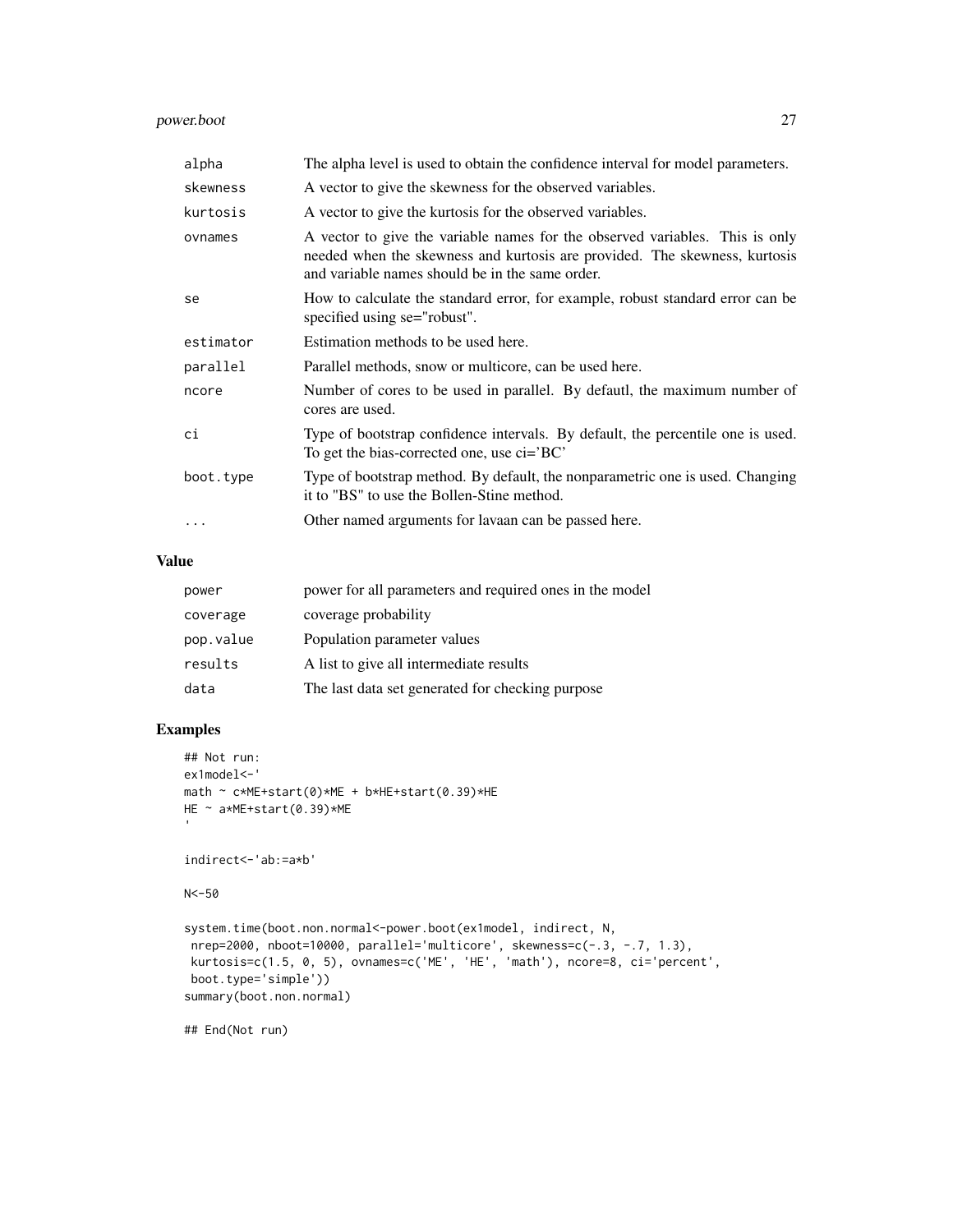<span id="page-27-0"></span>

Generate a power curve either based on Sobel test or bootstrap

# Usage

```
power.curve(model, indirect=NULL, nobs=100, type='basic', nrep=1000,
nboot=1000, alpha=.95, skewness=NULL, kurtosis=NULL, ovnames=NULL,
ci='default', boot.type='default',
se="default", estimator="default", parallel="no",
ncore=1, interactive=TRUE, ...)
```

| model     | A model specified using lavaan notation and above. See model. syntax for basic<br>model specification.                                                                                                                                                                                                                                                                                                                             |
|-----------|------------------------------------------------------------------------------------------------------------------------------------------------------------------------------------------------------------------------------------------------------------------------------------------------------------------------------------------------------------------------------------------------------------------------------------|
|           | For the power analysis, the population parameter values should be provided in<br>the following way. For example, the coefficient between math and HE is .39.<br>Then it is specified as start(.39). If the parameter will be referred in the media-<br>tion effect, a label should be given as a modifier as b*HE+start(.39)*HE.<br>model<-' math ~ $c^*ME + start(0)^*ME + b^*HE + start(.39)^*HE HE \sim a^*ME + start(.39)^*ME$ |
| indirect  | The indirect or other composite effects are specified in the following way<br>indirect<-' ab: = $a^*b$ abc := $a^*b + c$ '                                                                                                                                                                                                                                                                                                         |
| nobs      | Number of observations for power analysis. It is typically should be a vector for<br>single group analysis. For multiple group analysis, it should be a matrix.                                                                                                                                                                                                                                                                    |
| type      | Type of power analysis                                                                                                                                                                                                                                                                                                                                                                                                             |
| nrep      | Number of replications for Monte Carlo simulation. At least 1,000 is recom-<br>mended.                                                                                                                                                                                                                                                                                                                                             |
| nboot     | Number of bootstraps to conduct.                                                                                                                                                                                                                                                                                                                                                                                                   |
| alpha     | The alpha level is used to obtain the confidence interval for model parameters.                                                                                                                                                                                                                                                                                                                                                    |
| skewness  | A vector to give the skewness for the observed variables.                                                                                                                                                                                                                                                                                                                                                                          |
| kurtosis  | A vector to give the kurtosis for the observed variables.                                                                                                                                                                                                                                                                                                                                                                          |
| ovnames   | A vector to give the variable names for the observed variables. This is only<br>needed when the skewness and kurtosis are provided. The skewness, kurtosis<br>and variable names should be in the same order.                                                                                                                                                                                                                      |
| se        | How to calculate the standard error, for example, robust standard error can be<br>specified using se="robust".                                                                                                                                                                                                                                                                                                                     |
| estimator | Estimation methods to be used here.                                                                                                                                                                                                                                                                                                                                                                                                |
| parallel  | Parallel methods, snow or multicore, can be used here.                                                                                                                                                                                                                                                                                                                                                                             |
|           |                                                                                                                                                                                                                                                                                                                                                                                                                                    |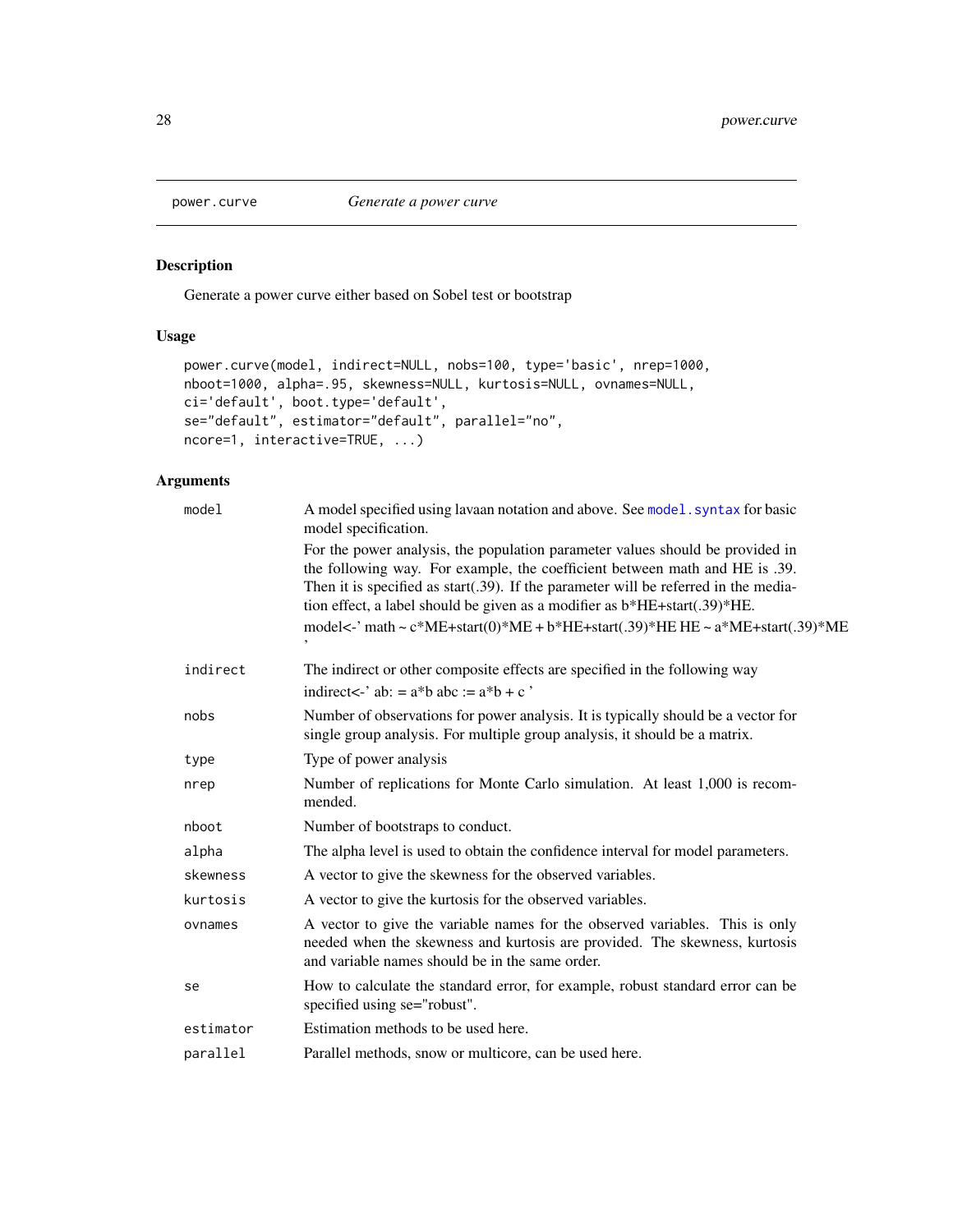# power.curve 29

| ncore       | Number of cores to be used in parallel. By default, the maximum number of<br>cores are used.                                  |
|-------------|-------------------------------------------------------------------------------------------------------------------------------|
| ci          | Type of bootstrap confidence intervals. By default, the percentile one is used.<br>To get the bias-corrected one, use ci='BC' |
| boot.type   | Type of bootstrap method. By default, the nonparametric one is used. Changing<br>it to "BS" to use the Bollen-Stine method.   |
| interactive | Whether to get the figure interactively.                                                                                      |
| $\ddotsc$   | Other named arguments for lavaan can be passed here.                                                                          |

#### Value

| power     | power for all parameters and required ones in the model |
|-----------|---------------------------------------------------------|
| coverage  | coverage probability                                    |
| pop.value | Population parameter values                             |
| results   | A list to give all intermediate results                 |
| data      | The last data set generated for checking purpose        |

# Examples

```
## Not run:
ex2model<-'
 ept ~ start(.4)*hvltt + b*hvltt + start(0)*age + start(0)*edu + start(2)*R
hvltt ~ start(-.35)*age + a*age + c*edu + start(.5)*edu
 R \sim start(-.06) * age + start(.2) *eduR = 1*ws + start(.8)*ls + start(.5)*ltage ~~ start(30)*age
edu ~~ start(8)*edu
 age ~~ start(-2.8)*edu
hvltt ~~ start(23)*hvltt
R \sim \text{start}(14) * Rws ~~ start(3)*ws
ls ~~ start(3)*ls
lt ~~ start(3)*lt
ept ~~ start(3)*ept
indirect \le 'ind1 := a*b + c*b'nobs <- seq(100, 2000, by=200)
power.curve(model=ex2model, indirect=indirect, nobs=nobs,
type='boot', parallel='multicore', ncore=60, ci='percent',
boot.type='simple', interactive=F)
## End(Not run)
```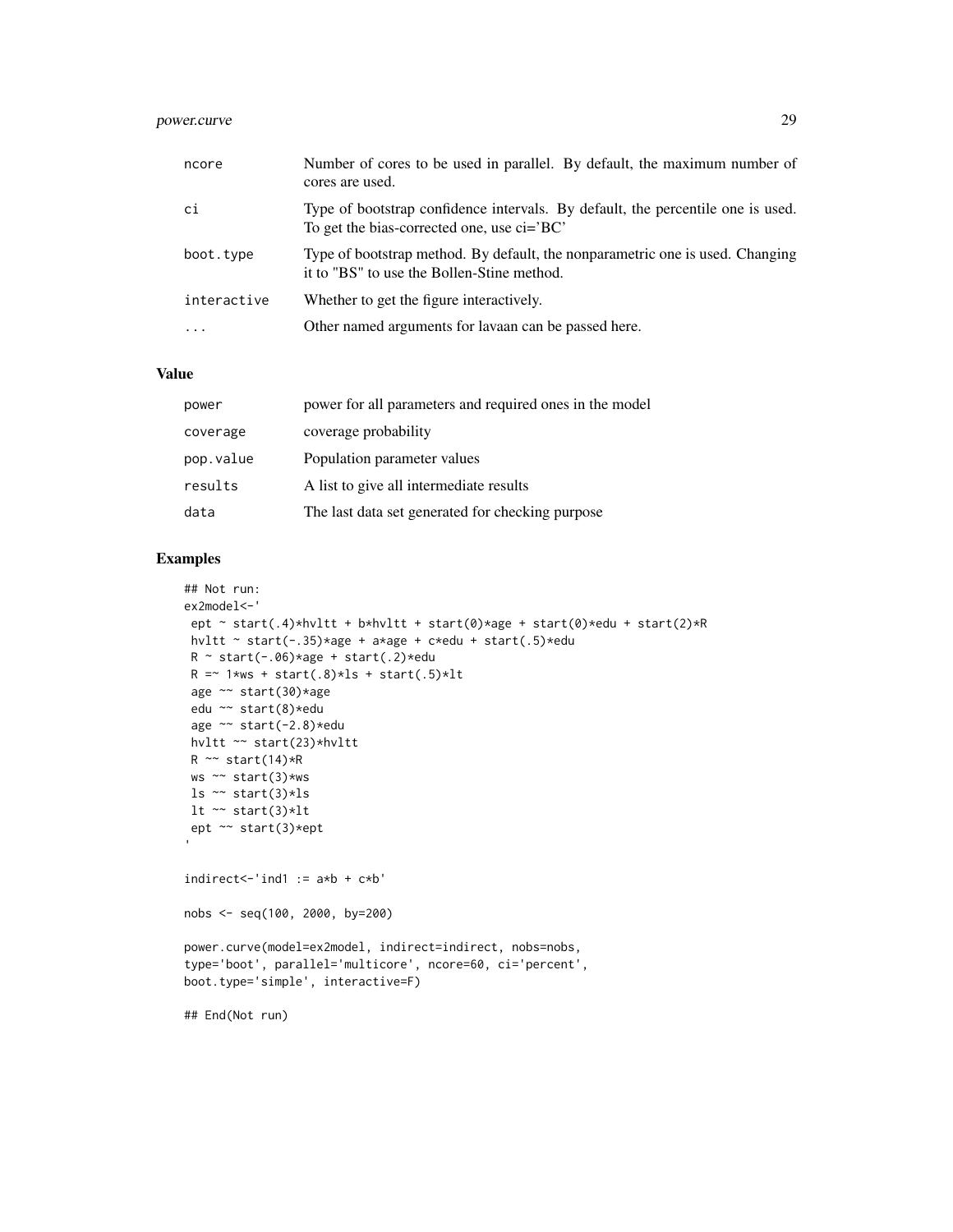<span id="page-29-0"></span>

Calculate bootstrap confidence intervals

#### Usage

```
## S3 method for class 'bmem'
summary(object, ci='bc', cl=.95, ...)
```
#### Arguments

| object    | An output object from the function bmem                                                |
|-----------|----------------------------------------------------------------------------------------|
| сi        | norm: normal approximation CI, perc: percentile CI, bc: bias-corrected CI,<br>bca: BCa |
| cl        | Confidence level. Can be a vector.                                                     |
| $\ddotsc$ | other options can be used for the generic summary function.                            |

#### Details

The other type of confidence intervals can be constructed from the output of the function [bmem](#page-2-1). Note if the BCa is required, the ci='BCa' should have been specified in the function [bmem](#page-2-1).

#### Value

The on-screen output includes the parameter estimates, bootstrap standard errors, and CIs.

summary.power *Organize the results into a table*

#### Description

This function is adpated from the [lavaan](#page-0-0) summary function to put the results in a table.

#### Usage

## S3 method for class 'power' summary(object,...)

| object  | Output from the function either power, basic or power, boot. |
|---------|--------------------------------------------------------------|
| $\cdot$ | Other options                                                |